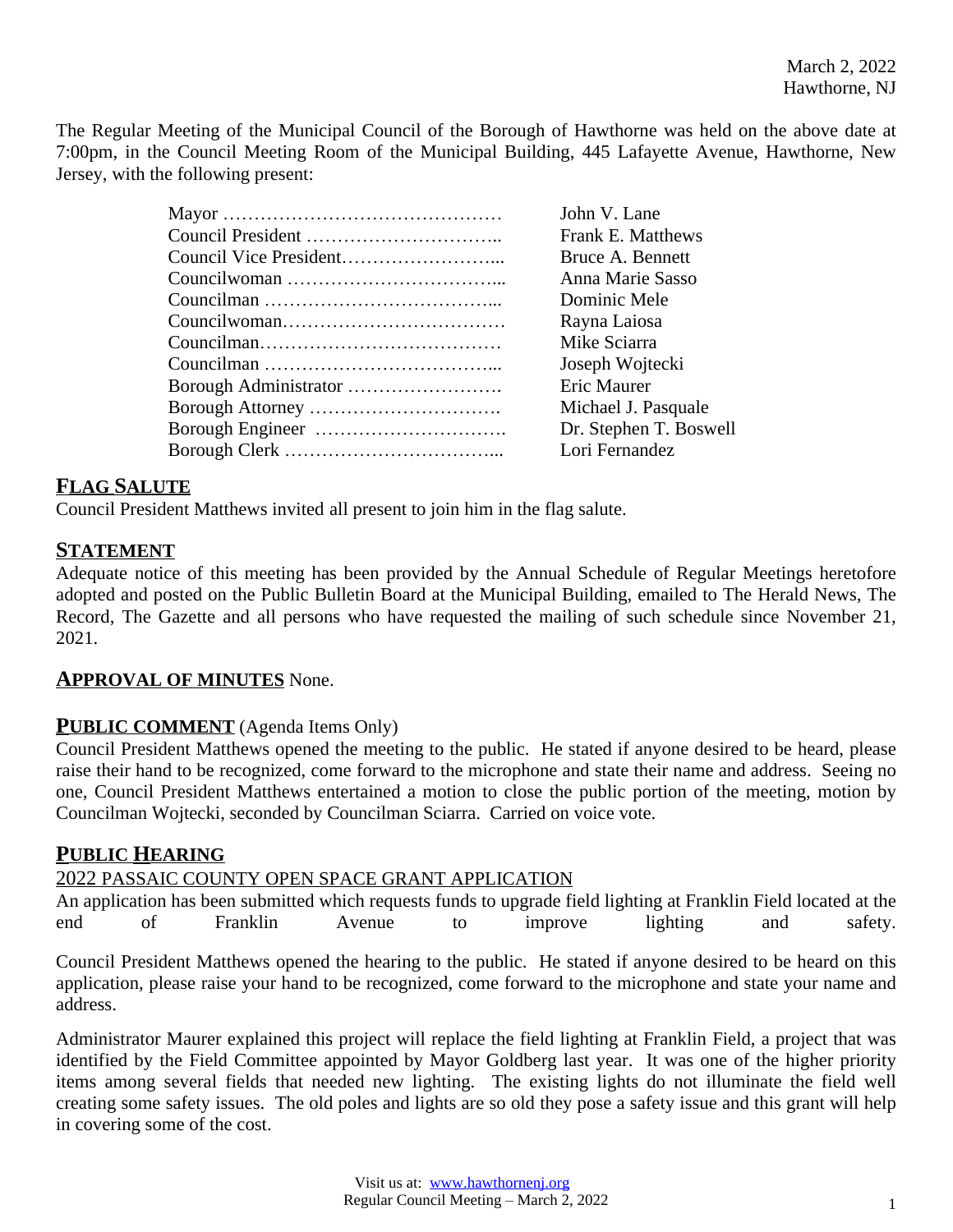Seeing no one, Council President Matthews entertained a motion to close the public portion of the hearing, motion by Councilman Wojtecki, seconded by Councilman Sciarra. Carried on voice vote.

#### **ADOPTION OF ORDINANCES**

#### BOND ORDINANCE 2288-22

BOND ORDINANCE PROVIDING FOR ROAD RECONSTRUCTION, INCLUDING MILLING, PAVING AND RESURFACING, AS WELL AS CURBING, HANDICAPPED RAMPS AND RELATED IMPROVEMENTS ON VARIOUS STREETS AND PROPERTIES DESCRIBED HEREIN OR HEREAFTER IDENTIFIED, ALL IN AND BY THE BOROUGH OF HAWTHORNE IN THE COUNTY OF PASSAIC, NEW JERSEY, APPROPRIATING NINE HUNDRED NINETY THOUSAND (\$990,000) DOLLARS THEREFOR AND AUTHORIZING THE ISSUANCE OF BONDS OR NOTES OF THE BOROUGH IN THE SUM OF EIGHT HUNDRED FIFTY-FIVE THOUSAND (\$855,000) DOLLARS FOR FINANCING THE SAME.

The Municipal Council of the Borough of Hawthorne, in the County of Passaic, New Jersey (not less than two-thirds of all members thereof affirmatively concurring), do hereby ORDAIN as follows:

Section l. The improvement described in Section 3 of this Bond Ordinance is hereby authorized as a general improvement to be made or acquired by the Borough of Hawthorne, in the County of Passaic, New Jersey. For the said improvement or purpose stated in Section 3, there is hereby appropriated the sum of \$990,000, said sum being inclusive of all appropriations heretofore made therefor and including the sum of \$45,000 as the down payment for said improvement or purpose required by law and now available therefor in the Capital Improvement Fund of the Borough by virtue of provision in a budget or budgets of the Borough previously adopted. A portion of the funding, in total sum of \$90,000, is to be provided through a Community Development Block Grant (CDBG Grant).

Section 2. For the financing of said improvement or purpose and to meet the part of said \$990,000 appropriation not provided for by application hereunder of said down payment, and subject to receipt of the CDBG Grant, negotiable bonds of the Borough are hereby authorized to be issued in the principal amount of \$855,000 pursuant to the Local Bond Law of New Jersey. In anticipation of the issuance of said bonds and to temporarily finance said improvement or purpose, negotiable notes of the Borough in a principal amount not exceeding \$855,000 are hereby authorized to be issued pursuant to and within the limitations prescribed by said Law.

Section 3. (a) The improvement hereby authorized and the purpose for the financing of which said obligations are to be issued is the resurfacing or reconstruction of parts or portions of roads, curbing, handicapped ramps and the construction or reconstruction of related facilities, on various streets or properties located in the Borough of Hawthorne, together with all work and materials necessary therefor or incidental thereto, all as shown on and in accordance with plans therefor prepared by Boswell Engineering, P.E., now on file in the office of the Borough Clerk, and hereby approved. The following locations are identified as being subject to the terms of this Ordinance: Horizon Terrace, Post Avenue, Sylvester Avenue, Oak Place, Llewellyn Avenue, North Ninth Street, Ruth Avenue (Florence to dead end), Florence Avenue (Ruth to dead end), Clara Place, Sicomac Avenue, Gibraltar Place and such other locations as may be later identified in the place of or in addition to the foregoing, as well as handicapped accessible ramps at various locations. The CDBG Grant pertains to handicapped ramps.

purpose is \$855,000.

(b) The estimated maximum amount of bonds or notes to be issued for said

(c) The estimated cost of said purpose is \$990,000, the excess thereof over the said estimated maximum amount of bonds or notes being the amount of the said \$45,000 down payment and is subject to the \$90,000 CDBG Grant.

Section 4. All bond anticipation notes issued hereunder shall mature at such times as may be determined by the chief financial officer; provided that no note shall mature later than one year from its date.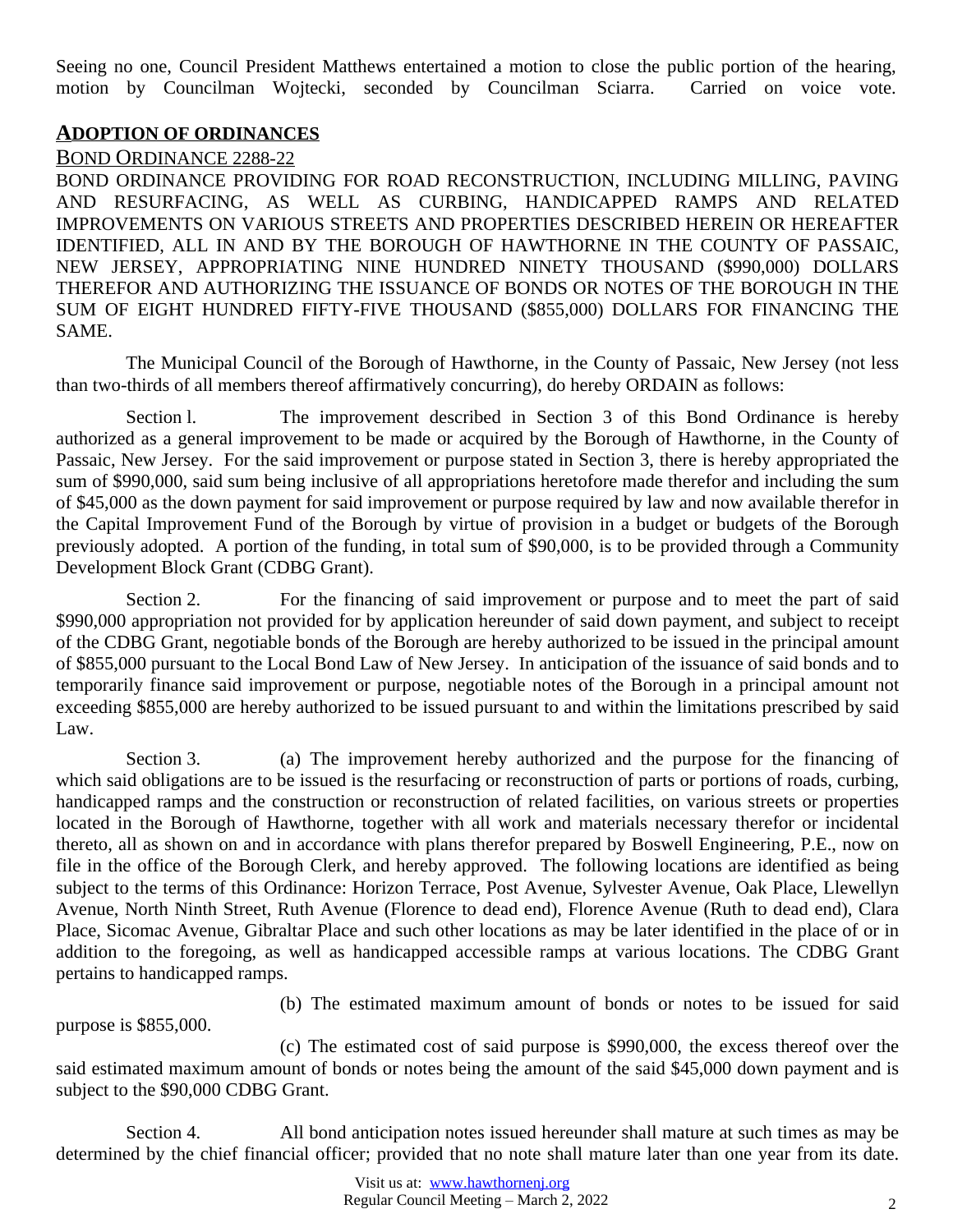The notes shall bear interest at such rate or rates and be in such form as may be determined by the chief financial officer. The chief financial officer shall determine all matters in connection with notes issued pursuant to this ordinance, and the chief financial officer's signature upon the notes shall be conclusive evidence as to all such determinations. All notes issued hereunder may be renewed from time to time subject to the provisions of N.J.S.A. 40A:2-8(a). The chief financial officer is hereby authorized to sell part or all of the notes from time to time at public or private sale and to deliver them to the purchasers thereof upon receipt of payment of the purchase price plus accrued interest from their dates to the date of delivery thereof. The chief financial officer is directed to report in writing to the governing body at the meeting next succeeding the date when any sale or delivery of the notes pursuant to this ordinance is made. Such report must include the amount, the description, the interest rate, and the maturity schedule of the notes sold, the price obtained and the name of the purchaser.

Section 5. The following additional matters are hereby determined, declared, recited and stated:

(a) The said purpose described in Section 3 of this Bond Ordinance is not a current expense and is a property or improvement which the Borough may lawfully acquire or make as a general improvement.

(b) The period of usefulness of said purpose within the limitations of said Local Bond Law, and according to the reasonable life thereof computed from the date of the said bonds authorized by this Bond Ordinance is 20 years.

(c) The supplemental debt statement required by said Law has been duly made and filed in the office of the Borough Clerk and a complete executed duplicate thereof has been filed in the office of the Director of the Division of Local Finance in the Department of Community Affairs of the State of New Jersey, and such statement shows that the gross debt of the Borough as defined in said Law is increased by the authorization of the bonds and notes provided for in this Bond Ordinance by \$855,000 and that the said obligations authorized by this Bond Ordinance will be within all debt limitations prescribed by said Law.

(d) An aggregate amount not exceeding \$200,000 for items of expense mentioned in and permitted under Section 40A:2-20 of said Law may be included in the foregoing estimate of the cost of said improvement or purpose.

Section 6. The full faith and credit of the Borough are hereby pledged to the punctual payment of the principal of and interest on the said obligations authorized by this Bond Ordinance. Said obligations shall be direct, unlimited obligations of the Borough, and the Borough shall be obligated to levy ad valorem taxes upon all the taxable property within the Borough for the payment of said obligations and interest thereon without limitations of rate or amount.

Section 7. The capital budget of the Borough is hereby amended to conform with the provisions of this Ordinance to the extent of any inconsistency herewith. Resolutions in the form promulgated by the Local Finance Board showing all detail of the amended capital budget and capital program as approved by the Director, Division of Local Government Services, are on file with the Borough Clerk and are available for public inspection.

Section 8. This Bond Ordinance shall take effect 20 days after the first publication thereof after final adoption as provided for in said local bond law.

Council President Matthews opened the meeting to the public. He stated if anyone desired to be heard regarding this Ordinance, please raise your hand to be recognized, come forward to the microphone and state your name and address.

Seeing no one, Council President Matthews entertained a motion that the public hearing on this Ordinance be closed and that it be resolved that this ordinance was posted on the bulletin board on which public notices are customarily posted, published in The Record and made available on the borough website. Copies of said ordinance were made available to the general public. Now, therefore, be it resolved that this ordinance be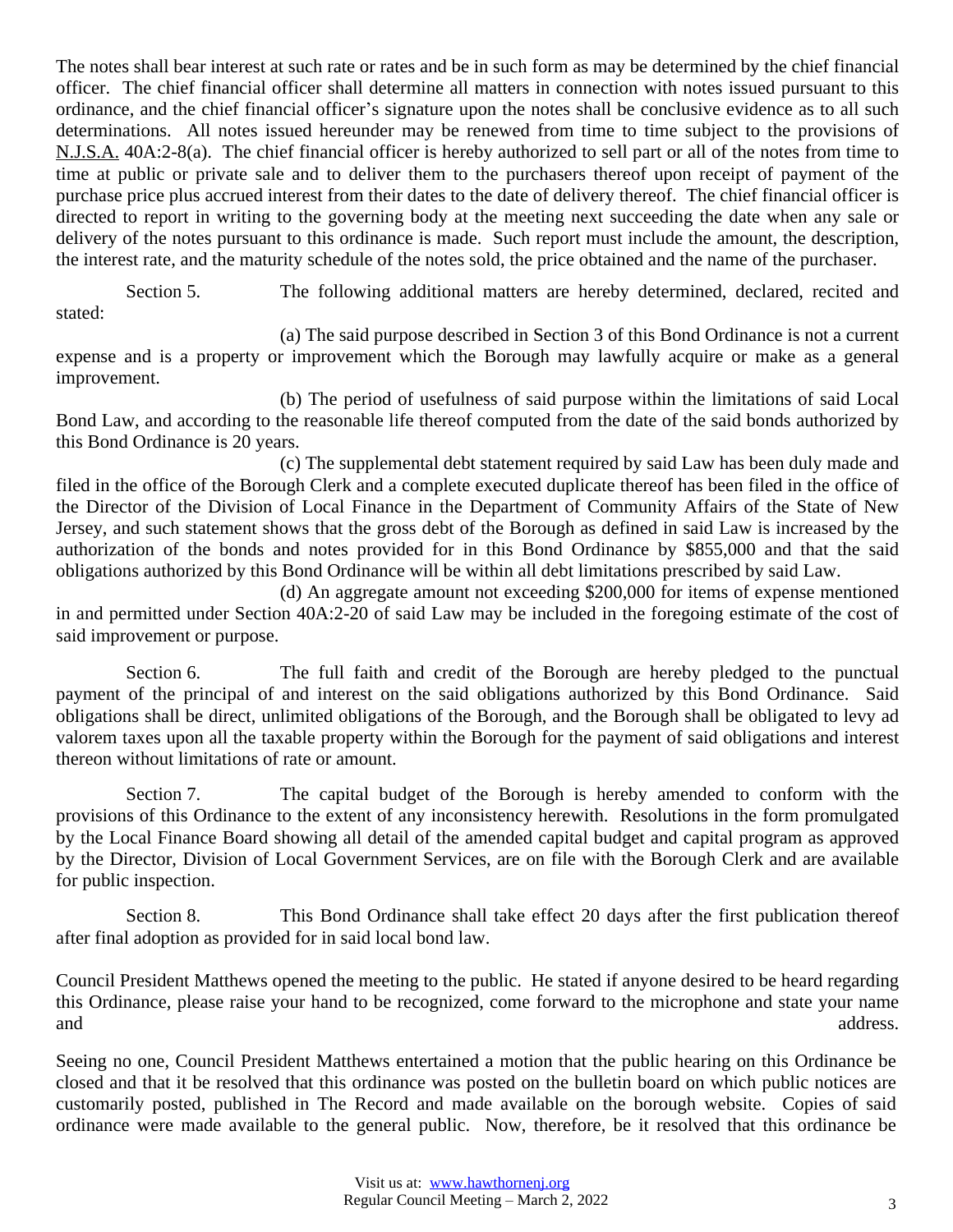adopted and the Clerk is authorized to advertise the same according to law, motion by Council Vice President Bennett, seconded by Councilman Wojtecki. On roll call, all voted yes, motion carried.

#### BOND ORDINANCE 2289-22

BOND ORDINANCE PROVIDING FOR RECONSTRUCTION OR REPLACEMENT OF SIDEWALKS AND DRIVEWAY APRONS ON VARIOUS STREETS AS IDENTIFIED ON THE SCHEDULE MADE A PART HEREOF AS DESCRIBED SPECIFICALLY HEREIN, IN AND BY THE BOROUGH OF HAWTHORNE IN THE COUNTY OF PASSAIC, NEW JERSEY, APPROPRIATING FOUR HUNDRED (\$400,000) THOUSAND DOLLARS THEREFOR, AUTHORIZING THE ISSUANCE OF BONDS OR NOTES IN THE AMOUNT OF THREE HUNDRED EIGHTY THOUSAND (\$380,000) DOLLARS FOR FINANCING PART OF THE COST THEREOF AND DIRECTING SPECIAL ASSESSMENT OF THE COST THEREOF.

The Municipal Council of the Borough of Hawthorne, in the County of Passaic, New Jersey (not less than two-thirds of all members thereof affirmatively concurring), do hereby ORDAIN as follows:

Section l. The improvement described in Section 3 of this Bond Ordinance is hereby authorized as a local improvement to be made or acquired by the Borough of Hawthorne, in the County of Passaic, New Jersey. For the said improvement or purpose stated in Section 3, there is hereby appropriated the sum of \$400,000, said sum being inclusive of all appropriations heretofore made therefor and including the sum of \$20,000 as the down payment for said improvement or purpose required by law and now available therefor in the Capital Improvement Fund of the Borough by virtue of provision in a budget or budgets of the Borough previously adopted.

Section 2. For the financing of said improvement or purpose and to meet the part of said \$380,000 appropriation not provided for by application hereunder of said down payment, negotiable bonds of the Borough are hereby authorized to be issued in the principal amount of \$380,000 pursuant to the Local Bond Law of New Jersey. In anticipation of the issuance of said bonds and to temporarily finance said improvement or purpose, negotiable notes of the Borough in a principal amount not exceeding \$380,000 are hereby authorized to be issued pursuant to and within the limitations prescribed by said Law.

Section 3. (a) The improvement hereby authorized and the purpose for the financing of which said obligations are to be issued is in conjunction the reconstruction or replacement of sidewalks and driveway aprons, including the restoration of grounds adjacent thereto, grading, seeding or planting of trees or other materials along the various streets as identified on the attached property lists, together with all work and materials necessary therefor or incidental thereto, all as shown on and in accordance with plans therefor prepared by Boswell Engineering, P.E., now on file in the office of the Borough Clerk, and hereby approved. The affected property owners, listed by block and lot as well as street address and name of record owner of each said lot are set forth on a list filed in the office of the Clerk, which list is hereby approved and made a part hereof.

purpose is \$380,000.

(b) The estimated maximum amount of bonds or notes to be issued for said

(c) The estimated cost of said purpose is \$400,000, the excess thereof over the said estimated maximum amount of bonds or notes being the amount of the said \$20,000 down payment.

Section 4. The following additional matters are hereby determined, declared, recited and stated:

(a) The said purpose described in Section 3 of this Bond Ordinance is not a current expense and is a property or improvement which the Borough may lawfully acquire or make as a local improvement, the cost of which shall be specially assessed in the manner provided herein.

(b) The period of usefulness of said purpose within the limitations of said Local Bond Law, and according to the reasonable life thereof computed from the date of the said bonds authorized by this Bond Ordinance is 10 years.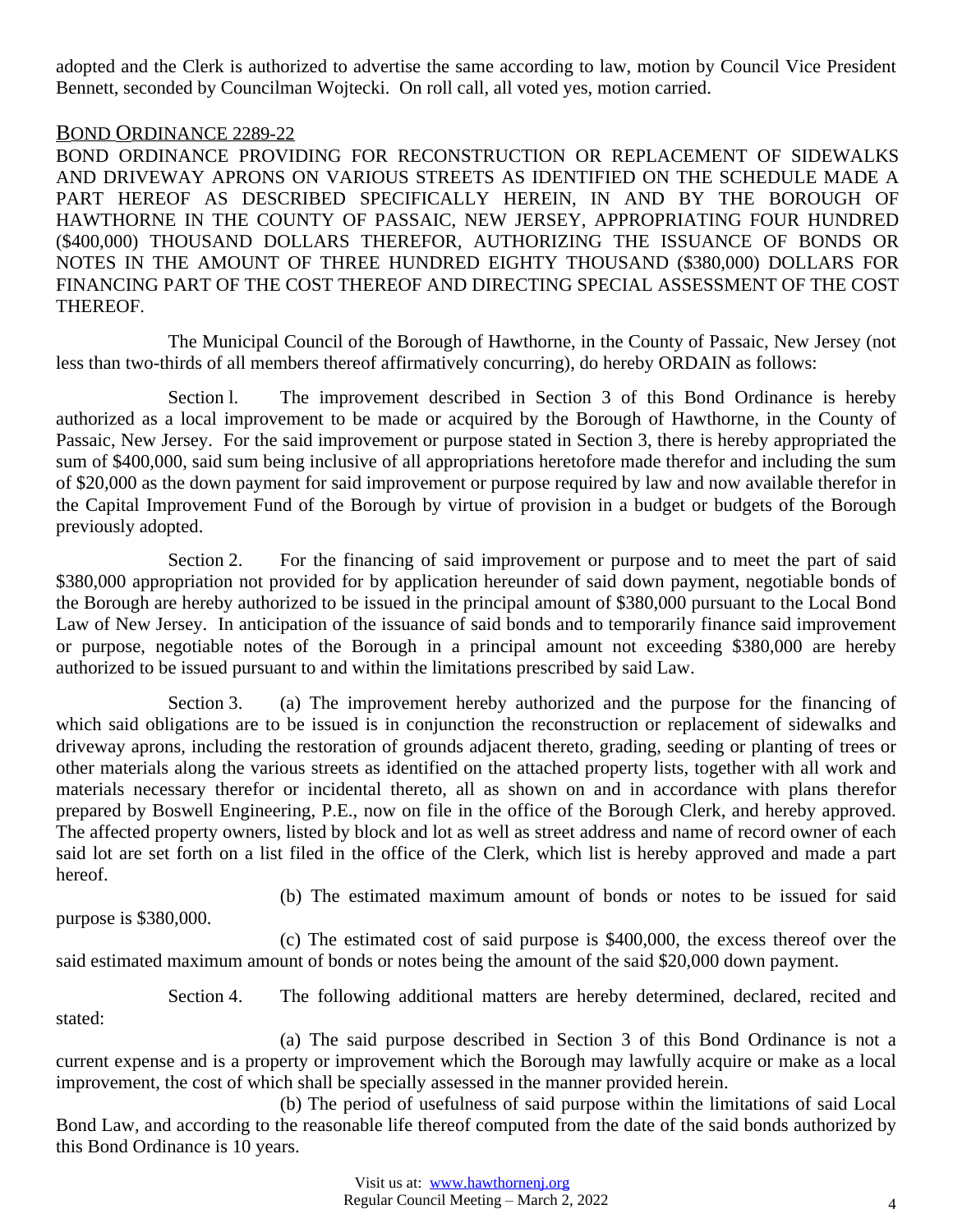(c) The supplemental debt statement required by said Law has been duly made and filed in the office of the Borough Clerk and a complete executed duplicate thereof has been filed in the office of the Director of the Division of Local Finance in the Department of Community Affairs of the State of New Jersey, and such statement shows that the gross debt of the Borough as defined in said Law is increased by the authorization of the bonds and notes provided for in this Bond Ordinance by \$285,000 and that the said obligations authorized by this Bond Ordinance will be within all debt limitations prescribed by said Law.

(d) An aggregate amount not exceeding \$120,000 for items of expense mentioned in and permitted under Section 40A:2-20 of said Law may be included in the foregoing estimate of the cost of said improvement or purpose.

(e) The number of annual installments within which the special assessments are to be levied on the lots and parcels of real estate affected by the improvement is five (5) years.

(f) The estimated maximum aggregate amount of the special assessment is \$380,000.

Section 5. The full faith and credit of the Borough are hereby pledged to the punctual payment of the principal of and interest on the said obligations authorized by this Bond Ordinance. Said obligations shall be direct, unlimited obligations of the Borough, and the Borough shall be obligated to levy ad valorem taxes upon all the taxable property within the Borough for the payment of said obligations and interest thereon without limitations of rate or amount.

Section 6. All bond anticipation notes issued hereunder shall mature at such times as may be determined by the chief financial officer; provided that no note shall mature later than one year from its date. The notes shall bear interest at such rate or rates and be in such form as may be determined by the chief financial officer. The chief financial officer shall determine all matters in connection with notes issued pursuant to this ordinance, and the chief financial officer's signature upon the notes shall be conclusive evidence as to all such determinations. All notes issued hereunder may be renewed from time to time subject to the provisions of N.J.S.A. 40A:2-8(a). The chief financial officer is hereby authorized to sell part or all of the notes from time to time at public or private sale and to deliver them to the purchasers thereof upon receipt of payment of the purchase price plus accrued interest from their dates to the date of delivery thereof. The chief financial officer is directed to report in writing to the governing body at the meeting next succeeding the date when any sale or delivery of the notes pursuant to this ordinance is made. Such report must include the amount, the description, the interest rate, and the maturity schedule of the notes sold, the price obtained and the name of the purchaser.

Section 7. The capital budget of the Borough is hereby amended to conform with the provisions of this Ordinance to the extent of any inconsistency herewith. Resolutions in the form promulgated by the Local Finance Board showing all detail of the amended capital budget and capital program as approved by the Director, Division of Local Government Services, are on file with the Borough Clerk and are available for public inspection.

Section 8. The improvement described in Section 3 of this ordinance shall be undertaken as a sidewalk and driveway apron improvement and the cost thereof shall be assessed in the manner set forth in this paragraph. An accurate account of the cost of construction of the sidewalk and driveway apron, and improvements incidental thereto as described herein, shall be kept, and such cost shall be assessed upon the several properties fronting on the improvement, as nearly as may be in proportion to the particular benefit, advantage or increase in value which the respective parcels of land or real estate shall be deemed to receive by reason of said improvement and in no case shall any assessment on any parcel of land exceed the amount of such peculiar benefit, advantage or increase in value, and if benefit so assessed shall not equal the cost, the balance shall be paid by the Borough.

Section 9. Unless notice of the pendency of this ordinance is given in accordance with N.J.S.A. 40:65-6, the Borough Clerk shall cause Notice of the proposed improvement to be given to the owner or owners of real estate affected thereby prior to the making of the improvement described in Section 3 hereof or the awarding of any contract for such improvement. The Notice shall contain a description of the property affected sufficient to identify it, a description of the improvement and a statement that unless the owner or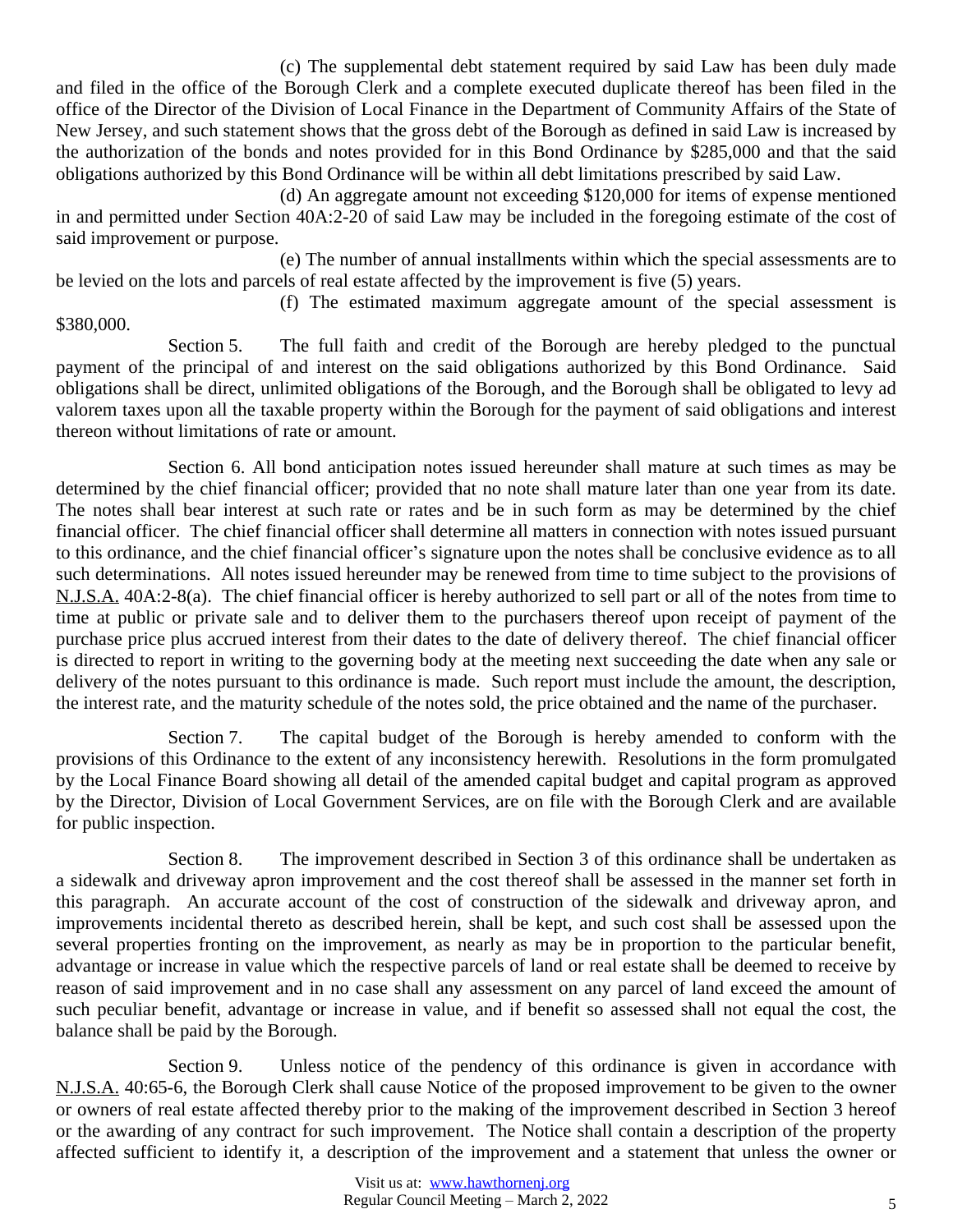owners complete the improvement within 30 days after service thereof, the Borough will make the improvement at the expense of the owner or owners. Such Notice shall be served in accordance with the provisions of N.J.S.A. 40:65-2 to N.J.S.A. 40:65-5, and the proof of service shall be filed with the officer of the Borough in charge of the records of tax liens of the Borough within ten days after service thereof.

Section 10. The owner of any land upon which any assessment for the local improvement shall have been made may pay such assessment in the number of equal yearly installments herein determined, with legal interest on the unpaid balance of the assessment. The first of the installments shall be due and payable two months after the confirmation of the assessment, and such subsequent annual installment and interest shall be payable in each successive year thereafter at such time as the governing body shall by resolution determine, provided that any owner of land so assessed shall have the privilege of paying the whole of any assessment or of any balance of installments with accrued interest thereon at any time. Whenever any such installment shall remain unpaid for thirty (30) days from and after the time it shall become due and payable, the whole assessment or balance thereof shall become and be immediately due and payable and shall draw interest at the rate imposed upon the arrearage of taxes in the Borough and shall be collected in the same manner as provided by law for other past-due assessments. Such assessment shall remain a lien upon the land described herein until the assessment with all installments and accrued interest thereon shall be paid and satisfied. Notwithstanding anything herein to the contrary, the Borough shall have the right to waive default as may be permitted by law.

Section 11. This Bond Ordinance shall take effect 20 days after the first publication thereof after final adoption, as provided by said Local Bond Law.

Council President Matthews opened the meeting to the public. He stated if anyone desired to be heard regarding this Ordinance, please raise your hand to be recognized, come forward to the microphone and state your name and address.

Seeing none, Council President Matthews entertained a motion that the public hearing on this Ordinance be closed and that it be resolved that this ordinance was posted on the bulletin board on which public notices are customarily posted, published in The Record and made available on the borough website. Copies of said ordinance were made available to the general public. Now, therefore, be it resolved that this ordinance be adopted and the Clerk is authorized to advertise the same according to law, motion by Councilman Mele, seconded by Councilman Sciarra. On roll call, all voted yes, motion carried.

#### BOND ORDINANCE 2290-22

BOND ORDINANCE PROVIDING FOR ROAD RECONSTRUCTION, RESURFACING, DRAINAGE, CURB, SIDEWALK AND HANDICAPPED RAMP IMPROVEMENTS ON FIFTH AVENUE AND UTTER AVENUE AS DESCRIBED SPECIFICALLY HEREIN, IN AND BY THE BOROUGH OF HAWTHORNE IN THE COUNTY OF PASSAIC, NEW JERSEY, APPROPRIATING SIX HUNDRED THREE THOUSAND SEVEN HUNDRED (\$603,700) DOLLARS THEREFOR, AND AUTHORIZING THE ISSUANCE OF BONDS OR NOTES IN THE AMOUNT OF TWO HUNDRED THIRTY THOUSAND (\$230,000) DOLLARS OF THE BOROUGH FOR FINANCING THE SAME.

The Municipal Council of the Borough of Hawthorne, in the County of Passaic, New Jersey (not less than two-thirds of all members thereof affirmatively concurring), do hereby ORDAIN as follows:

Section l. The improvement described in Section 3 of this Bond Ordinance is hereby authorized as a general improvement to be made or acquired by the Borough of Hawthorne, in the County of Passaic, New Jersey. For the said improvement or purpose stated in Section 3, there is hereby appropriated the sum of \$603,700, said sum being inclusive of all appropriations heretofore made therefor and including the sum of \$373,700 as the down payment for said improvement or purpose required by law and now available therefor, said sum provided through grants applied for and received by the Borough of Hawthorne in excess of the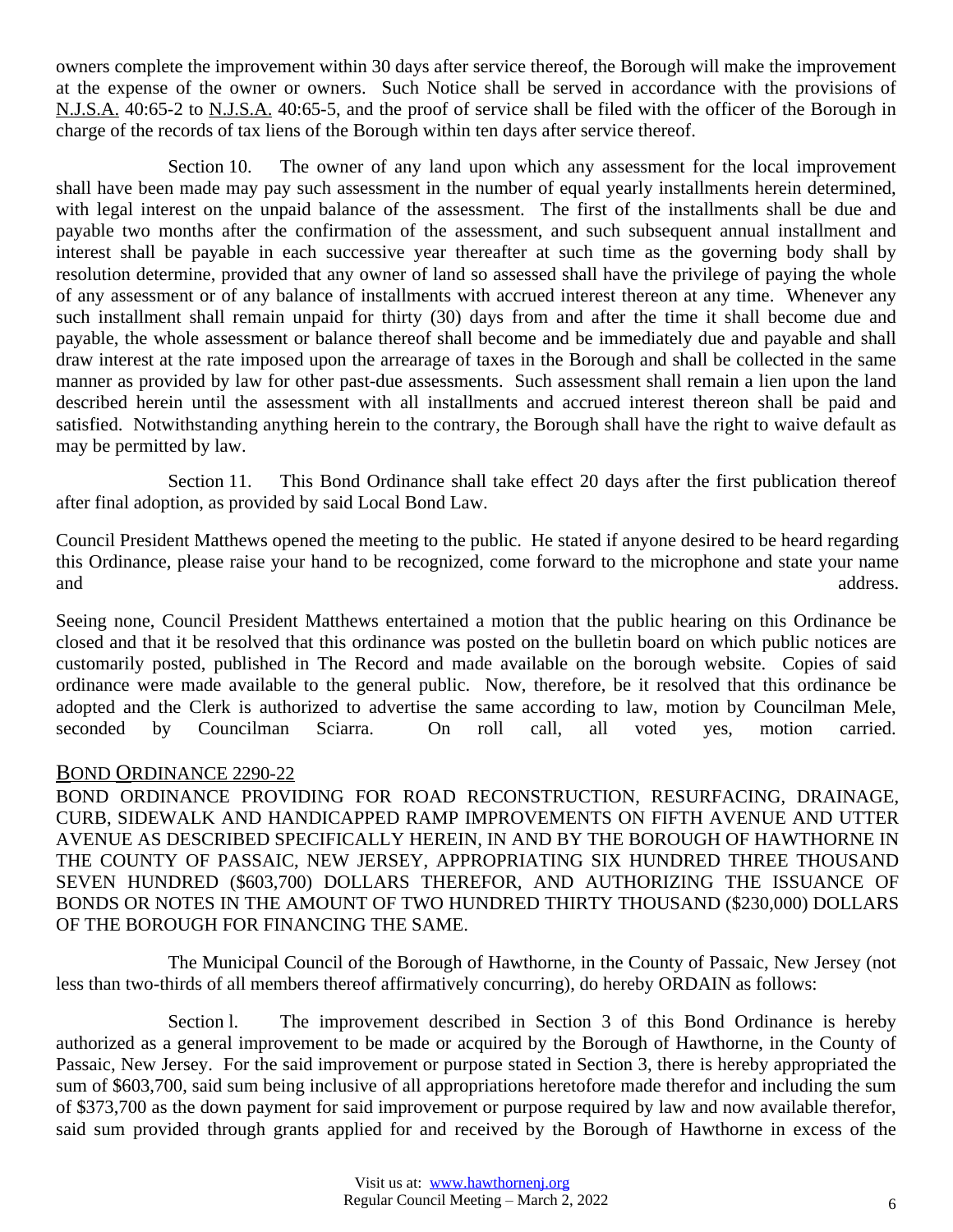amount required by law for such purpose in total sum of \$373,700. The amount of be financed by way of bond or note of the Borough of Hawthorne is \$230,000.

Section 2. For the financing of said improvement or purpose and to meet the part of said \$603,700 appropriation not provided for by application hereunder of said down payment, negotiable bonds of the Borough are hereby authorized to be issued in the principal amount of \$230,000 pursuant to the Local Bond Law of New Jersey. In anticipation of the issuance of said bonds and to temporarily finance said improvement or purpose, negotiable notes of the Borough in a principal amount not exceeding \$230,000 are hereby authorized to be issued pursuant to and within the limitations prescribed by said Law. Said improvement is to be paid for in part by virtue of a grant from the New Jersey Department of Transportation in the amount of \$373,700, which sums beyond the amount utilized as down payment hereunder have been applied against or otherwise deducted from the amount to be financed hereunder.

Section 3. (a) The improvement hereby authorized and the purpose for the financing of which said obligations are to be issued is the resurfacing or reconstruction of parts or portions of road, the construction or reconstruction of drainage facilities, and the reconstruction and installation of, curbs, sidewalks and handicapped ramps on Fifth Avenue and Utter Avenue, together with all work and materials necessary therefor or incidental thereto, all as shown on and in accordance with plans therefor prepared by Boswell Engineering, P.E., now on file in the office of the Borough Clerk, and hereby approved.

(b) The estimated maximum amount of bonds or notes to be issued for said purpose is \$230,000.

(c) The estimated cost of said purpose is \$603,700, the excess thereof over the said estimated maximum amount of bonds or notes being the amount of the down payment provided for by way of Department of Transportation Funds and down payment hereunder, as set forth herein.

Section 4. The following additional matters are hereby determined, declared, recited and stated:

(a) The said purpose described in Section 3 of this Bond Ordinance is not a current expense and is a property or improvement which the Borough may lawfully acquire or make as a general improvement.

(b) The period of usefulness of said purpose within the limitations of said Local Bond Law, and according to the reasonable life thereof computed from the date of the said bonds authorized by this Bond Ordinance is 20 years.

(c) The supplemental debt statement required by said Law has been duly made and filed in the office of the Borough Clerk and a complete executed duplicate thereof has been filed in the office of the Director of the Division of Local Finance in the Department of Community Affairs of the State of New Jersey, and such statement shows that the gross debt of the Borough as defined in said Law is increased by the authorization of the bonds and notes provided for in this Bond Ordinance by \$230,000 and that the said obligations authorized by this Bond Ordinance will be within all debt limitations prescribed by said Law.

(d) An aggregate amount not exceeding \$120,000 for items of expense mentioned in and permitted under Section 40A:2-20 of said Law may be included in the foregoing estimate of the cost of said improvement or purpose.

Section 5. The full faith and credit of the Borough are hereby pledged to the punctual payment of the principal of and interest on the said obligations authorized by this Bond Ordinance. Said obligations shall be direct, unlimited obligations of the Borough, and the Borough shall be obligated to levy ad valorem taxes upon all the taxable property within the Borough for the payment of said obligations and interest thereon without limitations of rate or amount.

Section 6. All bond anticipation notes issued hereunder shall mature at such times as may be determined by the chief financial officer; provided that no note shall mature later than one year from its date. The notes shall bear interest at such rate or rates and be in such form as may be determined by the chief financial officer. The chief financial officer shall determine all matters in connection with notes issued pursuant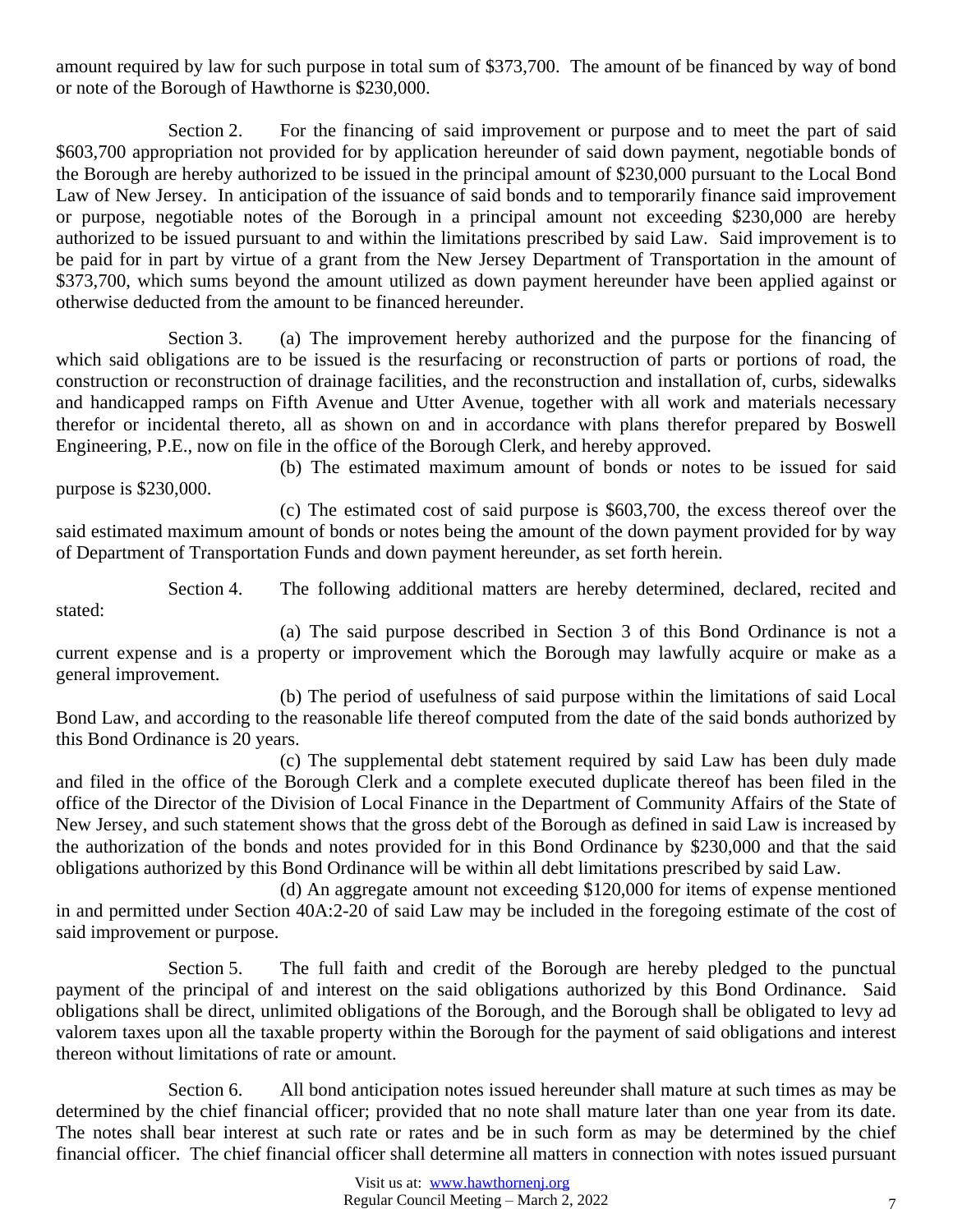to this ordinance, and the chief financial officer's signature upon the notes shall be conclusive evidence as to all such determinations. All notes issued hereunder may be renewed from time to time subject to the provisions of N.J.S.A. 40A:2-8(a). The chief financial officer is hereby authorized to sell part or all of the notes from time to time at public or private sale and to deliver them to the purchasers thereof upon receipt of payment of the purchase price plus accrued interest from their dates to the date of delivery thereof. The chief financial officer is directed to report in writing to the governing body at the meeting next succeeding the date when any sale or delivery of the notes pursuant to this ordinance is made. Such report must include the amount, the description, the interest rate, and the maturity schedule of the notes sold, the price obtained and the name of the purchaser.

Section 7. The capital budget of the Borough is hereby amended to conform with the provisions of this Ordinance to the extent of any inconsistency herewith. Resolutions in the form promulgated by the Local Finance Board showing all detail of the amended capital budget and capital program as approved by the Director, Division of Local Government Services, are on file with the Borough Clerk and are available for public inspection.

Section 8. This Bond Ordinance shall take effect 20 days after the first publication thereof after final adoption, as provided by said Local Bond Law.

Council President Matthews opened the meeting to the public. He stated if anyone desired to be heard regarding this Ordinance, please raise your hand to be recognized, come forward to the microphone and state your name and address.

Seeing none, Council President Matthews entertained a motion that the public hearing on this Ordinance be closed and that it be resolved that this ordinance was posted on the bulletin board on which public notices are customarily posted, published in The Record and made available on the borough website. Copies of said ordinance were made available to the general public. Now, therefore, be it resolved that this ordinance be adopted and the Clerk is authorized to advertise the same according to law, motion by Council Vice President Bennett, seconded by Councilman Mele. On roll call, all voted yes, motion carried.

## **OLD BUSINESS**

Councilman Wojtecki asked for a follow-up on a text he sent regarding the Recycling Center being closed. Mayor Lane stated he saw the text and would discuss it with Administrator Maurer.

## **NEW BUSINESS**

Councilman Wojtecki reported there is a no parking sign that looks like it has been hit by a plow last week at 150 Lafayette Avenue.

## **ADMINISTRATIVE AGENDA PRESENTED BY MAYOR LANE**

On tonight's agenda is a resolution denouncing the invasion of Ukraine by Russia. I urge the Council to support this resolution. This act of war is inexcusable and cannot be tolerated. The resolution urges all residents of this community and all of our departments to boycott Russian goods. While there is often little we can do to make a change, working together we can make our voices heard in a way they may understand, through economic impact. We can show the free people of Ukraine that we stand with them in this awful war. I fully support this resolution and know the Council will do so as well. Sharon and Marie Albin presented a hand-created Ukrainian flag to the Mayor, Council and the Borough of Hawthorne that will show the Borough's support of the Ukrainian people. Ellen Brogno, our NPP Coordinator, filed with the State the Borough's Neighborhood Preservation Program Implementation Plan and today received final approval. I want to congratulate the entire NPP Team on their hard work. At the next Council meeting on March 16, there will be a resolution on your agenda for acceptance of the plan and the NPP team would like to make a presentation to the Mayor and Council and the public and answer any questions. Today I met with the Manager of our Post Office in Hawthorne. He stopped in to give us some information on the certified mailings that were sent out regarding our galvanized lead pipes in town. We had a lengthy discussion, and I had many questions for him. For those of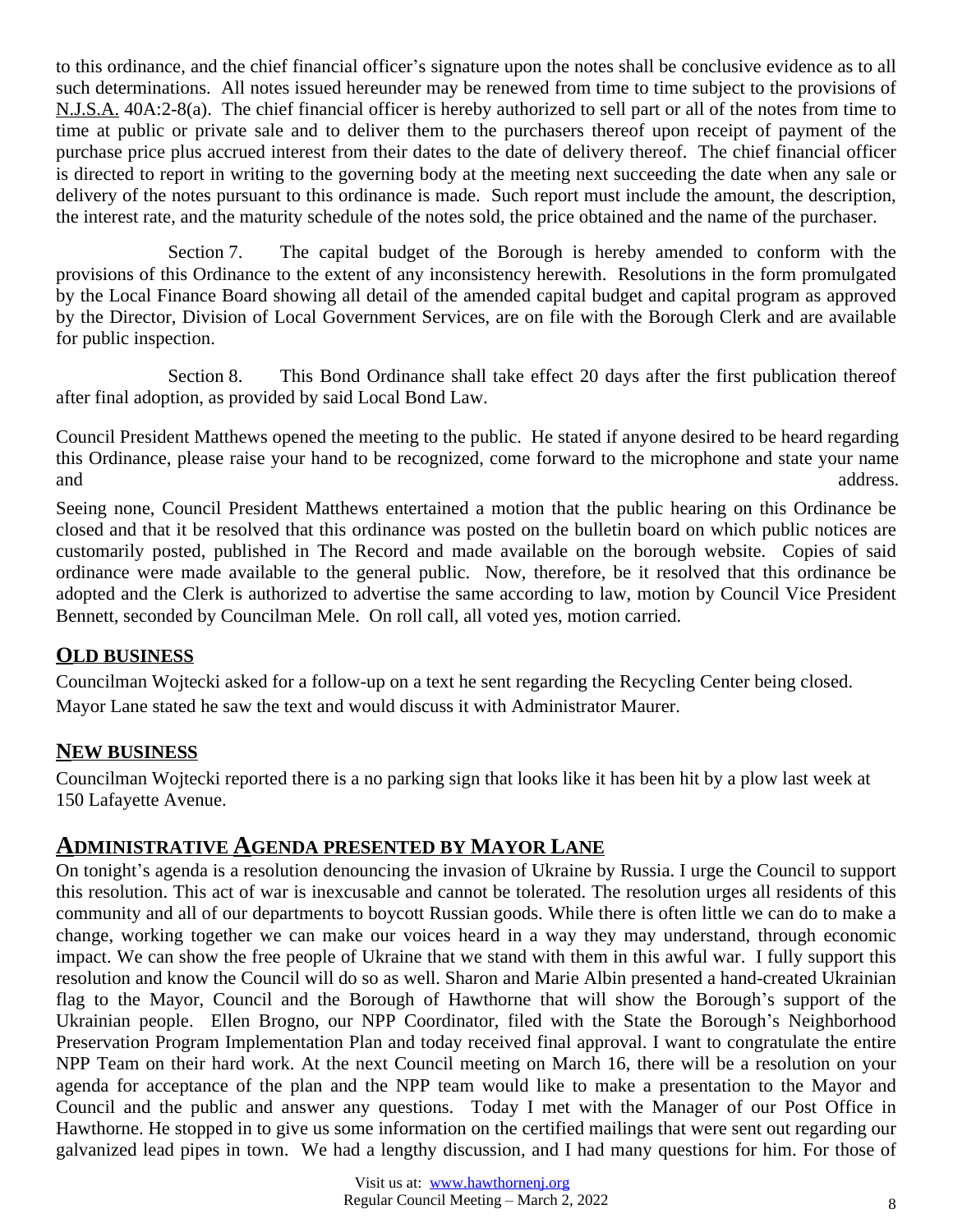you who have downloaded the United States Postal Service APP to see mail that is going to be delivered to you. There are a few things the Manager would like everyone to be aware of. All mail to be delivered in Hawthorne first arrives in the regional facility in Teterboro. It is at this location that the mail is sorted and scanned. Should you receive notification that a piece of mail is to be delivered to you, please read the details of the information on the APP – this mail has been received in Teterboro – not Hawthorne, and it may take days to get to Hawthorne to be delivered to you. Case in point, today the Manager received thousands of certified letters that the Borough Administrator sent out to residents regarding galvanized service lines, as required by the State of New Jersey. A copy of this letter has been posted on our website as well. Should you want to read the letter tonight, please go to our website, in the top right search bar type "*Letter to Residents Galvanized Service Lines*<sup>"</sup> to read the letter. Hawthorne has 16 mail routes. The last two weeks, two carriers have been out, generally this post office is down mail carriers. It is difficult for them to get employees. It was explained to me that when mail carriers are out, their routes are split up in order to get the mail out – and as the Manager explained, he pivots the routes to the other carriers who are working; therefore, a resident may get mail very late in the day, before 9pm in some instances as the carriers are doing more than their own route. He has two new window employees, as the two previous ones have been reassigned. He believes that service will improve now at the window. He also shared that we have a new Postmaster; we are hopeful that service will improve in Hawthorne. I will continue to have discussions with our congressman and his office, and the Hawthorne Manager, in order to keep on top of this. On Tuesday signal work will begin on the corner of Diamond Bridge Avenue and Grand Avenue. Please plan for delays. PSE&G is urging all customers to check your bill and take immediate action if you have a past-due balance to avoid possible disconnection of your electric or gas service. Residents and businesses must contact PSE&G by March 15 to avoid disconnections. You can learn more by going to their website pseg.com/helpnow. The Ambulance Corps will be having their 90th Anniversary Gala at Macaluso's on Saturday, March 19. Please call my office for information on obtaining tickets for the event. Beginning May 1<sup>st</sup>, per the State of New Jersey, retailers are prohibited to provide single-use plastic grocery bags and paper bags at local stores and supermarkets. Please mark your calendars for the town-wide garage sale on May 14. Sign-up sheets and information will be posted on Monday, March 7. Please check the website for details and forms.

## **REPORTS**

#### **Borough Attorney Michael J. Pasquale**

Tax Appeals – Attorney Pasquale reminded residents that Tax Appeals need to be filed by the end of March with all appeals to be in the hands of the Tax Board and the Borough by April 1. Appeals are heard on a single date at the Tax Board. Tim Henderson, our assessor and Attorney Pasquale are happy to try to work with taxpayers so as to arrive at a fair resolution where such is in order. He explained the process and recommended the County Tax Board website for more details.

Liquor License – On the agenda is a resolution approving the transfer of a pocket license from the receiver of Tutti Amici to the owner of 142 Goffle Road, LLC. Borough Clerk Lori Fernandez, Lt. Matt Hoogemoed and Attorney Pasquale review all applications and only move matters to the agenda when all three are satisfied and the application is in order. This application is for a "pocket license" meaning it is not sited at a place. It must nevertheless be renewed annually and can only be located at a place through a subsequent place to place transfer. The license here is being held by owner of 142 Goffle Road as the current operator at the location owns his own license and would possibly take the license with him if he decides to move.

Bandshell – Sponsor letters were sent out. The Committee meets next week to continue to put together the summer schedule. Thus far Joe Zisa and Friends and Captain Jack are signed as acts. Expect a big report next meeting.

#### **Borough Engineer Dr. Stephen T. Boswell**

2021 NJDOT Municipal Aid Project - Bamford Avenue - Punch list items requiring springtime to be completed need to be addressed.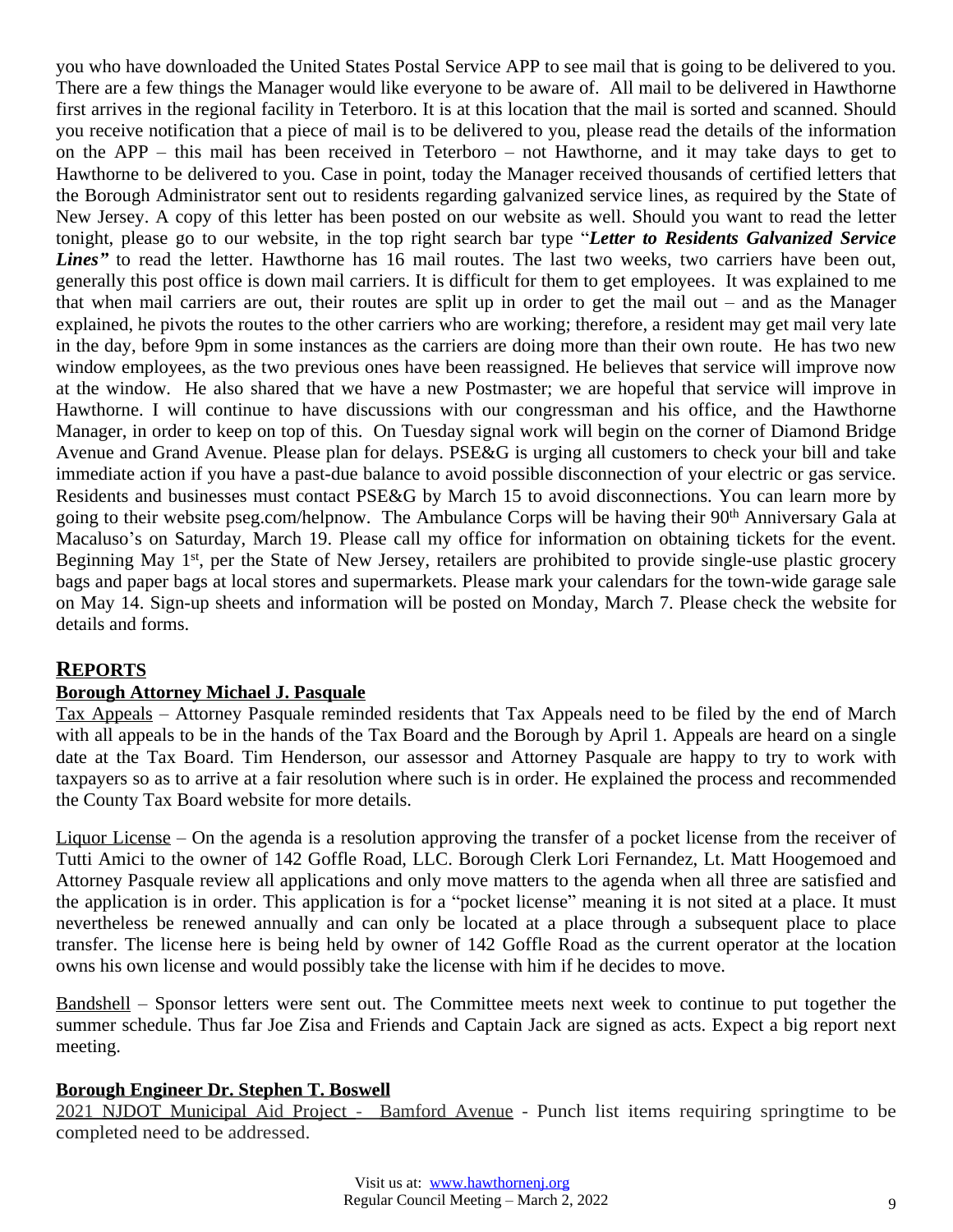2021 Road Improvement Program - Punch list items requiring springtime to be completed need to be addressed.

Little Franklin Field Area/Walkway Lighting - Quality Electric expects to mobilize in the end of March and will receive the new light fixtures the beginning of April.

Hawthorne Municipal Pool Area Playground - A pre-construction meeting is scheduled for March 10<sup>th</sup> at 10:00 am at Borough Hall. The location of the playground will also be staked out if anyone would like to go see where it will be.

Hawthorne Library Lighting Improvements – The project is ready to go out to bid. Dr. Boswell asked for direction from the Mayor and Council on how to proceed. Administrator Maurer stated there has to be an appropriation so there will have to be a bond ordinance for funding and doesn't expect an answer for a month or two.

Sanitary Sewer Study for the Southfield Pumping Station – TV'ing of some lines will be done, a hydraulic study has been requested from the Hawthorne Heights development on Goffle Road.

Water Department PFC Treatment System – The DEP is questioning our chlorine contact time, which was approved 12 years ago by them.

Royal Avenue Trash Rack Replacement - The trash rack is being fabricated and will be completed three weeks from February 24<sup>th</sup>, then installed immediately after that.

Ambulance Corps. And Rescue 5 Emergency Generator Investigation - The Borough is having their service contractor, Foley Generator Service, replace the Rescue 5 emergency generator. Mayor Lane corrected Dr. Boswell and stated a supplier has been contacted to purchase the generator, and a electrician has been hired to complete the project.

Security Cameras - A meeting was held today, the locations will be the Municipal Building, Ambulance Corps. building, DPW garage, the North and South water treatment plants, the Band shell, the pool complex, the Peach Tree/Mary Street Goffle Hill and Fairview Avenue water tanks, and the Utter Avenue pump station. A contractor on the State's contract list for security cameras and products is available to determine if they may be appropriate for the Borough's needs.

2022 NJDOT MA Project - Utter Avenue and 5th Avenue - Plans have been submitted to the DOT. Comments and approvals are due back around March 16<sup>th</sup> with the scope of the work to be performed on the curb, sidewalk and handicapped ramps on both Utter and 5<sup>th</sup>. Only Utter Avenue will be paved unless prices come in low enough so that  $5<sup>th</sup>$  can also be paved.

2022 Road Improvement Project – The proposal to address the 2022 Road Improvement Project was submitted to the Borough. The roads and sections to be addressed are:

Horizon Terrace Oak Place Post Avenue (Oak Place to Washington Ave and Hawthorne Ave to Dead End) Sylvester Avenue Ruth Avenue (Florence Avenue to Dead End) Florence Avenue (Victor Place to Dead End) Llewellyn Avenue Sicomac Road Gibralter Place Clara Avenue North 9th Street (Prescott Ave to Westervelt Ave - Northern Half Only)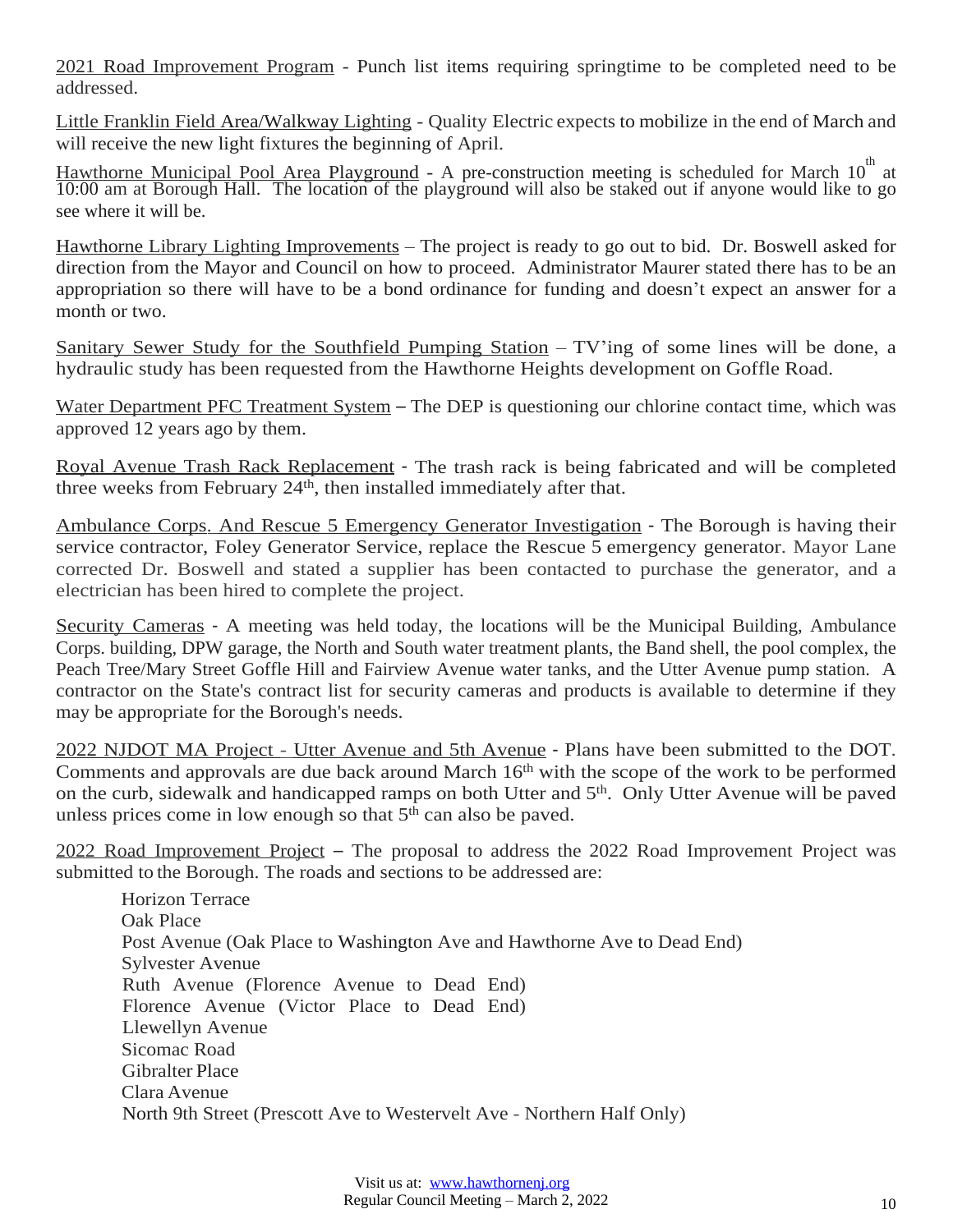It was suggested by Administrator Maurer that the water line replacement be combined with the street paving except the timing might not be quite right.

Sound Barrier and Odor/Noise Control Improvements - Our proposal to address engineering services for noise mitigation and odor control improvements associated with the development of the site located at 204 Wagaraw Road was submitted to the Borough.

Lead and Copper Rule Revisions and NJ Bill A5343 – Dr. Boswell reiterated that lead and zinc are not the same thing. He adamantly opposes this legislation.

## **Borough Administrator Eric Maurer**

Administrator Maurer congratulated and thanked Ellen Brogno and her entire NPP stakeholder team for the completion of the NPP Implementation Plan and is looking forward to their presentation at the next council meeting. Resolution R 41-22 will approve an agreement with Lightpath to install fiber and provide phone service for Borough facilities saving \$1,000 to \$1,500 a month while increasing bandwidth and improving reliability. He is currently preparing two applications for CDBG funds that will be submitted to the County by Friday's deadline. One is for the paving of North 10<sup>th</sup> Street and the second for construction of handicapped curbs and ramps. Should resolution R 43-22 be adopted, an application will be sent to the County for open space funds to replace the field lighting at Franklin Field. This was a priority recommendation from the Fields Committee appointed last year by then Mayor Goldberg. Resolution R 45-22 will allow us to accept the grant for body worn cameras for \$83,000. Work continues with Laurie Foley and the Council's Finance Committee on the 2022 Budget over the next several weeks in order to have it ready for introduction by the April 6<sup>th</sup> deadline. As a follow-up on the Mayor's comments and that of the engineer on the certified mailing of notices regarding the galvanized water service lines, we have no actual lead service lines in the Hawthorne water utility. 45% of our service lines are galvanized pipe steel coated with zinc that State law has defined as lead, these are the customers who are receiving the notices. Thirty years of testing under the EPA's lead and copper rule has not revealed a lead problem in Hawthorne. The Borough Engineer has stated that our water chemistry is encrusted, meaning over time the pipes are lined with a coating of minerals that minimize contact between the water and the pipes whatever they are made of. Nevertheless, as required by the State, the Borough, over the next 10 years, will replace the galvanized service lines for 2,500 customers estimated at a cost of up to \$20 million. This cost will be passed on to customers in the form of higher rates. The Borough will seek grants and low interest loans to minimize the resultant rate increases. Anyone concerned about lead can simply run the tap water for 45 seconds prior to drinking the water in order to flush out the water in the pipes. All of this information is available on the Borough website at [www.hawthornenj.org.](http://www.hawthornenj.org)

Dr. Boswell emphasized that flushing the water in your pipes just moves all of the water in your pipes, there is no lead in it anyway.

Regarding the outside library lighting, Mayor Lane told Dr. Boswell he was able to connect with a company who they got lights from for the lights in the garage bay for Rescue 5.

#### **Questions for the Administration**

Councilman Wojtecki asked if the information regarding opting out of the newspaper delivery has been posted on the website yet. Council President Matthews stated it was already posted. He asked for an update on the condition of Lafayette Avenue. Administrator Maurer stated he will follow up with the county again as it's their road and their responsibility. He asked if there are any plans for curb and sidewalk repairs on the roads that PSE&G has dug up particularly May Street, the curbs are in bad shape. Administrator Maurer stated May Street was paved not that many years ago. He asked if there were any plans to postpone the 2022 road improvements just until they finish some of the water repairs. Dr. Boswell stated they were going to try and work around it and there is no reason to postpone it. According to Administrator Maurer, where we do the work may have to be shifted, it does not make sense to pave the streets just to have them dug up again six months later.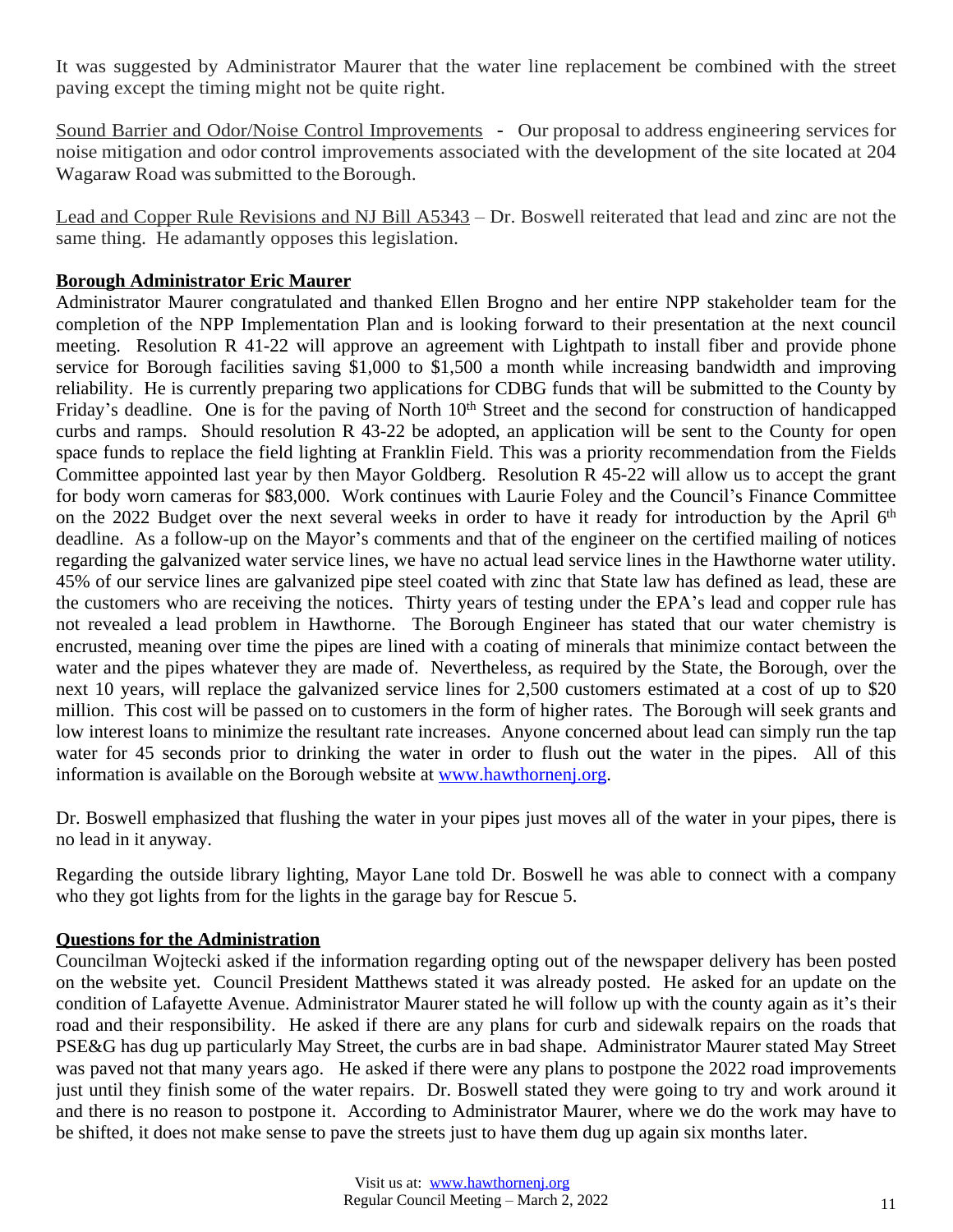Councilwoman Laiosa asked if the line has already been replaced, who gets notified? Administrator Maurer stated they can call the DPW office and let them know. She asked Mayor Lane if he was referring to the NJ Clean Energy Program, he said no. She asked Dr. Boswell for the comments that came back from the DEP regarding the PFOS treatment. Dr. Boswell stated there were four comments under the technical review one of them being the chlorine contact time.

Councilwoman Sasso asked if there was consideration given to installing cameras at the playground. Dr. Boswell stated the pool area includes the playground area.

Councilman Mele asked Mayor Lane to clarify what payments to PSE&G are they referring to. Mayor Lane stated Public Service had given customers a grace period to pay their bills due to COVID, now that grace period is over, if not, service will be turned off.

Council President Matthews asked Administrator Maurer if Lightpath is going to remove the old copper lines that are on the roof so the roof can get repaired. He stated he didn't think the copper lines were on the roof.

Mayor Lane presented Councilman Mele and Councilwoman Sasso with commendations from Senator Lagana, Assemblywoman Swain and Assemblyman Tully of the Senate and General Assembly for their re-election and election, respectively.

Council President Matthews entertained a motion to record the Administrative Agenda, motion by Council Vice President Bennett, seconded by Councilman Wojtecki. Carried on voice vote.

## **INTRODUCTION OF ORDINANCES** None.

## **RESOLUTIONS**

## **CONSENT AGENDA: R 39-22 through R 43-22, and R 45 and 46-22**

#### **R 39-22 Introduced by Councilman Mele**

WHEREAS, the Municipal Council of the Borough of Hawthorne has heretofore established and created a Length of Service Awards Program (LOSAP) for the benefit of eligible volunteer Ambulance Corps members; and

WHEREAS, in accordance with the LOSAP program, a list of eligible members and corresponding award has been presented to the Administration, a copy of the same being annexed hereto;

WHEREAS, the list of eligible members and proposed award has been reviewed and approved by the Administration, the list has been posted in accordance with law, and funds have been certified by the Chief Financial Officer;

NOW, THEREFORE, BE IT RESOLVED, that the Municipal Council of the Borough of Hawthorne, does hereby approve the list of eligible members and proposed award of LOSAP benefits for eligible ambulance corps members as annexed hereto and made a part hereof and authorizes payment in accordance therewith.

#### **R 40-22 Introduced by Councilman Mele**

WHEREAS, application has been made by 142 Goffle Road, LLC, for a person-to-person transfer to it of plenary retail consumption liquor license 1604-33-017-013, which is currently owned by Mitchell Malzberg, Esq., as Assignee for Tutti Amici, LLC, which has consented to the transfer; and

WHEREAS, the license is an inactive "pocket license," not sited at a location, and will remain in such status following transfer to the applicant; and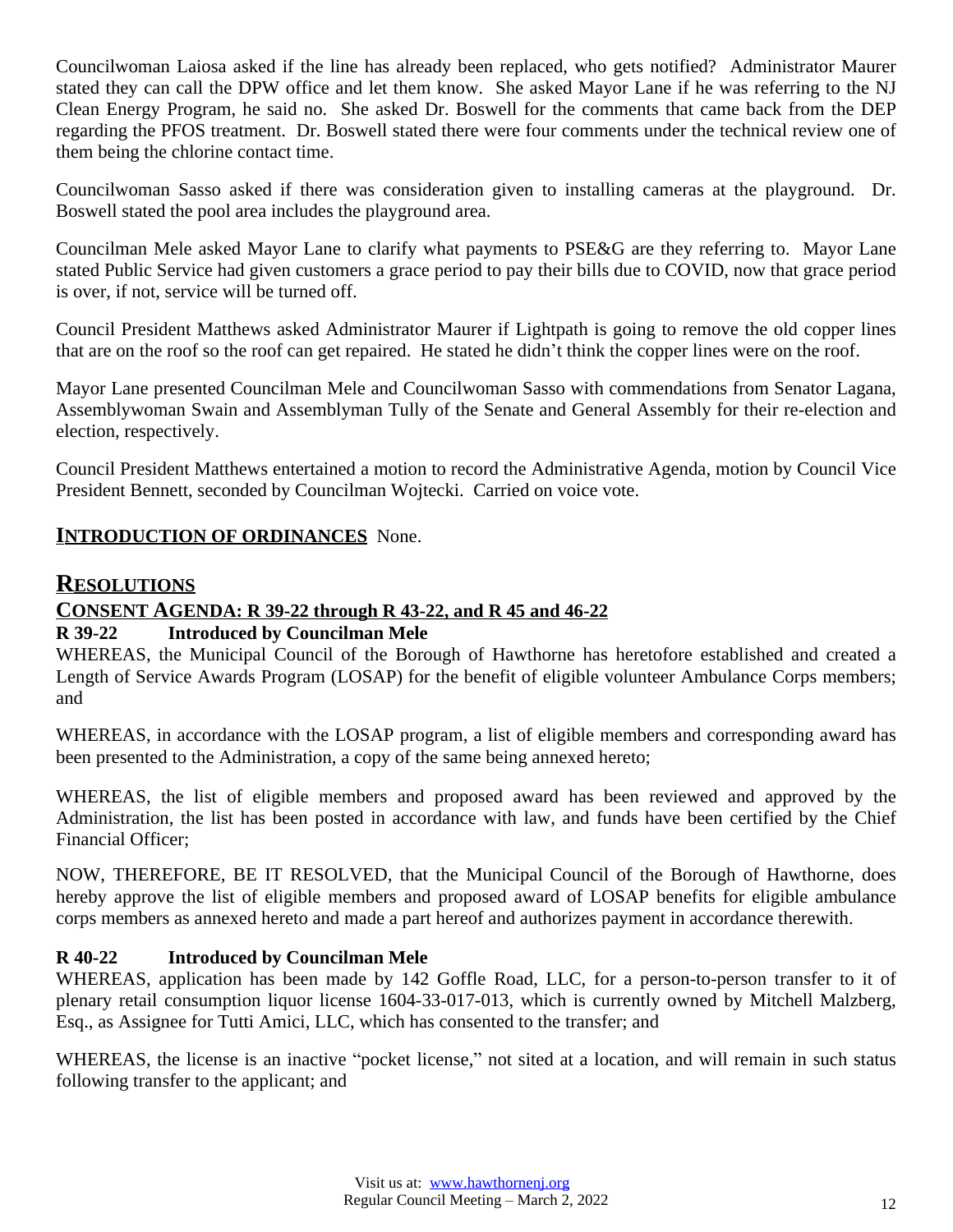WHEREAS, the applicant has submitted, in support of its application, all required documentation so as to support the person-to-person transfer, said documentation having been reviewed and approved as to form and content by the Borough Attorney; and

WHEREAS, the Hawthorne Police Department has conducted a background check and has determined there to be no impediment to the person-to-person transfer of said liquor license to the applicant; and

WHEREAS, the applicant caused to be published notice of its application for person-to-person transfer and that the said transfer was to be considered by the Municipal Council of the Borough of Hawthorne, the said notice being satisfactory in the opinion of the Borough Attorney; and

WHEREAS, the Municipal Clerk has advised the Council that no objection to the person-to-person transfer has been received in her office in response to the notice of transfer and that she has received all required paperwork to support the transfer application; and

WHEREAS, the Municipal Council considered the application for transfer at its Regular Meeting of March 2, 2022, hearing from any members of the public wishing to speak as to the same; and

WHEREAS, the Municipal Council considered the report of the Borough Clerk, opinion of the Borough Attorney and findings of the Hawthorne Police Department and finds it may approve the transfer as proposed;

NOW, THEREFORE, BE IT RESOLVED, by the Municipal Council of the Borough of Hawthorne, that is does hereby approve the person-to-person transfer from Mitchell Malzberg, as Assignee for Tutti Amici, LLC, and issuance of plenary retail consumption license number 1604-33-017-014 to 142 Goffle Road, LLC.

## **R 41-22 Introduced by Councilman Mele**

WHEREAS, the Borough of Hawthorne requires phone, internet and radio tie-in services for all operations in every Department of the Borough, specifically at four locations identified herein; and

WHEREAS, the Borough currently utilizes Windstream Communications and Verizon for all such services, paying for the same on a monthly basis but without a current contract obligating the Borough to continue such services; and

WHEREAS, the current services have been unsatisfactory and unreliable, specific examples being reliance upon copper by Verizon which is no longer being supported, is being phased-out and has been the subject of substantial price increases each year; unreliable phone service and poor internet coverage; and a failure to interface efficiently between buildings, departments and service types, all leading to a review of the current services by the Borough; and

WHEREAS, the Borough received a proposal from Lightpath to provide such services, with a three-year contract, and incentives including three free months of service over the three-year term and an \$8,000 connection and set-up fee waiver, at a price of \$4,050 per month, which is less than the amount the Borough currently pays for less reliable service; and

WHEREAS, the Borough's retained telecommunications expert, Richard Toornajian of Allegient Wireless, LLC, has reviewed the Lightpath proposal and has recommended the same to the Borough, particularly as it will allow for replacement of copper radio tie-lines which would be incompatible with a planned emergency services communications up-grade about to be undertaken by the Borough; and

WHEREAS, the Borough's phone consultant, Extel Communications, has also reviewed the proposal of Lightpath and recommends the same to the Borough for better data connection, among other things; and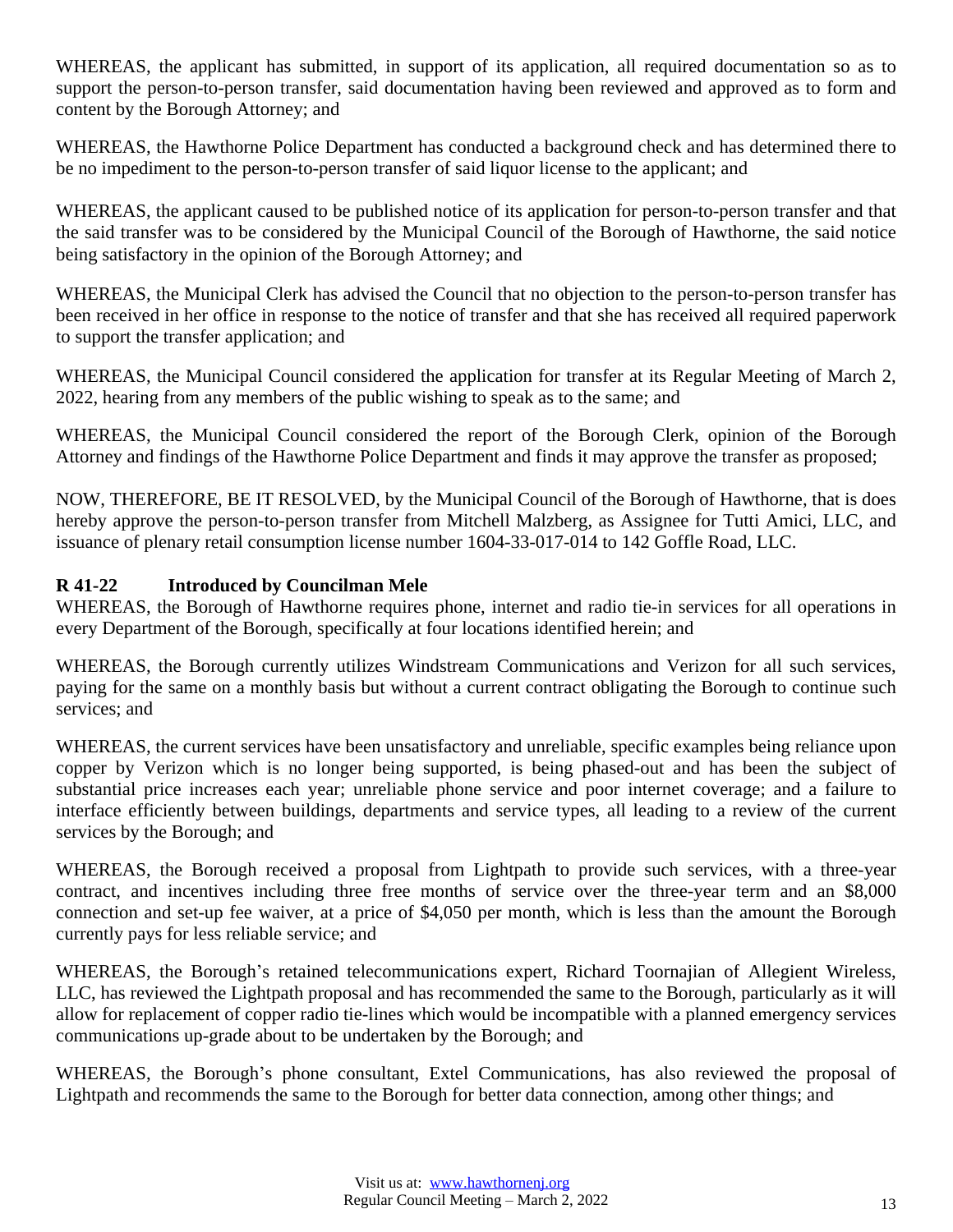WHEREAS, the Borough's IT consultant, Pascack Data Services, has reviewed the proposal of Lightpath and recommends the same to the Borough based upon increased capacity for data and voice services and greater system reliability; and

WHEREAS, the proposal is for installation of such services at four locations, the Municipal Complex, Fire Headquarters, the Department of Public Works building and the Longview Water Tower, each separate and distinct but each interfacing to an extent with the other, suggesting one integrated system for efficiency purposes; and

WHEREAS, the Administration, for all of the reasons set forth herein, recommends an award of a three-year contract, at a rate of \$4,050 per month, and a total cost of \$133,650 over three years, taking into account the credits and discounts offered by Lightpath; and

WHEREAS, the providing of such services is not quantifiable and capable of being set forth in a bid as the same is extraordinary and unspecifiable and in the opinion of the Municipal Attorney exempt from the requirements of the Local Public Contracts Law, allowing for an award of contract without bid solicitation and compliant with the New Jersey Pay to Play statute; and

WHEREAS, the Chief Financial Officer has certified availability of funds for monthly payment pursuant to the Current Fund of the Municipal Budget, Telephone Charges, Line Item 01-2010-31-4402-081, as to \$3,240, Uniform Construction Code, Line Item 01-2010-22-1952-081, as to \$770, and Water Utility, O/E, Communications, Line Item 05-2010-55-5020-076, as to \$40, so as to allow for the issuance of a purchase order in the total certified amount of \$4,050 per month and total sum of \$133,650 over the three year term;

NOW THEREFORE, BE IT RESOLVED, by the Municipal Council of the Borough of Hawthorne that it does authorize the issuance of a purchase order or execution of a contract with Lightpath for phone, internet and radio tie-line services for a three-year term at a rate of \$4,050 per month.

## CERTIFICATION OF AVAILABILITY OF FUNDS

As required by NJSA 40A:4-57, NJAC 5:30-14.5 and any other applicable requirement of law, I Laurie A. Foley, Chief Financial Officer of the Borough of Hawthorne, have determined that there are available, sufficient funds, not committed to any other purpose, so as to allow for the issuance of a purchase order or contract to Lightpath for monthly payments pursuant to the Current Fund of the Municipal Budget, Telephone Charges, Line Item 01-2010-31-4402-081, as to \$3,240, Uniform Construction Code, Line Item 01-2010-22-1952-081, as to \$770, and Water Utility, O/E, Communications, Line Item 05-2010-55-5020-076, as to \$40, so as to allow for the issuance of a purchase order in the total certified amount of \$4,050 per month and total sum of \$133,650 over the three year term for phone, internet and radio tie-line services.

## **R 42-22 Introduced by Councilman Mele**

WHEREAS, the County annually receives Community Development Block Grant Funds from the United State Department of Housing and Urban Development to allocate to eligible projects within participating county municipalities; and

WHEREAS, the Borough of Hawthorne is a participating municipality in the County of Passaic's Community Development Block Grant Program; and

WHEREAS, the Borough of Hawthorne has identified as eligible projects: a) the repaving of North 9th Street and a portion of North 10<sup>th</sup> Street, and b) the Installation of Sidewalk Handicapped Ramps at various intersections; and

WHEREAS, it is in the best interest of the Borough of Hawthorne to apply for grant funds for these projects;

NOW THEREFORE BE IT RESOLVED, by the Borough Council of the Borough of Hawthorne that the Borough Administrator is hereby authorized to submit applications to the County of Passaic for Community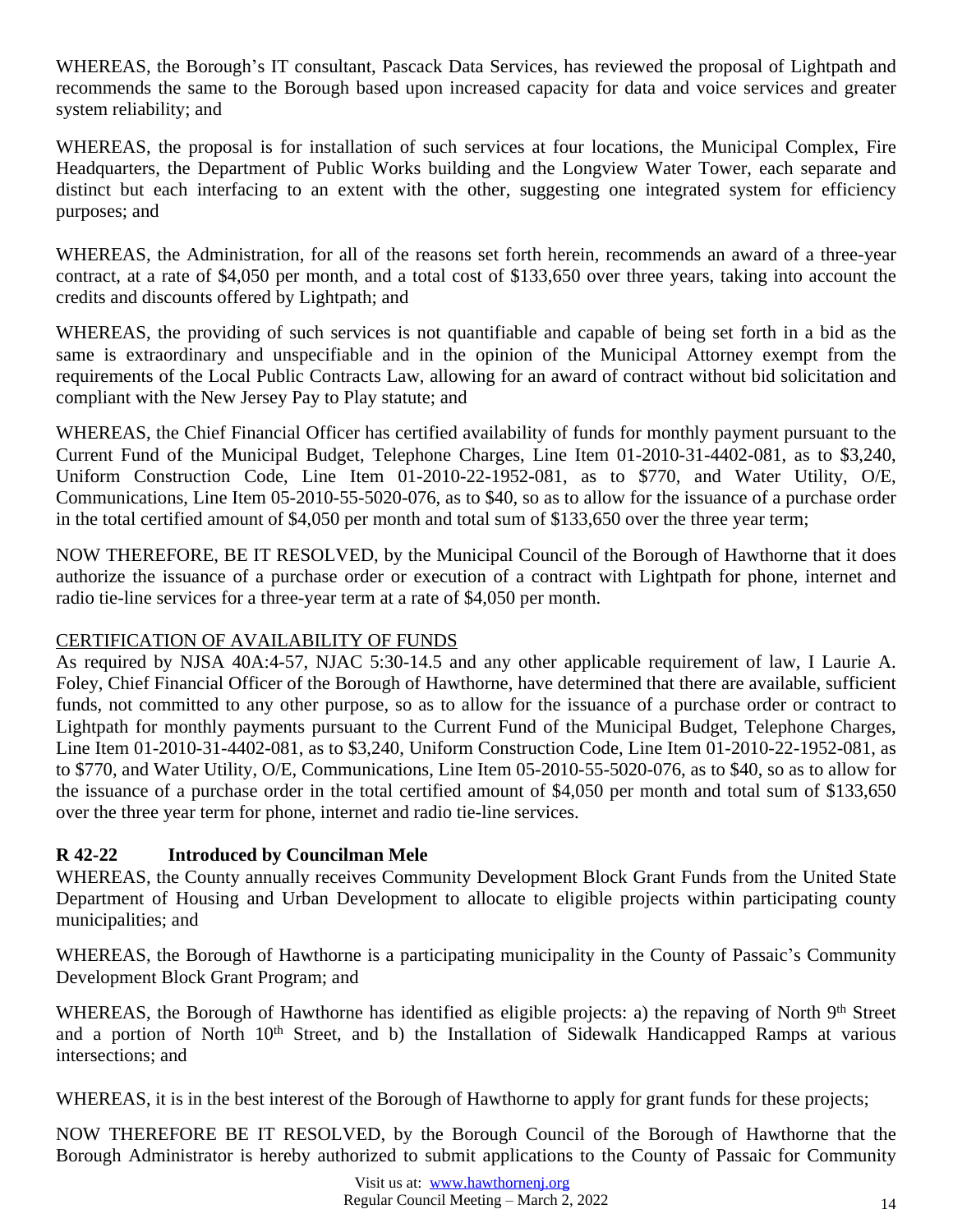Development Block Grant funding for the repaving of North 10<sup>th</sup> Street and the Installation of Sidewalk Handicapped Ramps at various intersections, and if awarded funds, the Borough shall implement activities in accordance with all applicable federal, state and local laws and regulations.

## **R 43-22 Introduced by Councilman Mele**

WHEREAS, the Passaic County Board of Chosen Freeholders (hereafter "Board") provide grants to municipalities for the assistance in acquisition, development, stewardship, and historic preservation from the Passaic County Open Space, Farmland, and Historic Preservation Trust Fund (hereafter "Trust Fund"); and

WHEREAS, the Borough of Hawthorne desires to further the public interest by obtaining funding in the amount of \$200,000.00 from the Board for the County to fund the installation of replacement field lighting at Franklin Field; and

WHEREAS, the Borough has determined the applications are complete and in conformance with the scope and intent of the Trust Fund program and the rules and regulations established pursuant to R20170349, and any subsequent Resolutions passed by the Board governing the administration of the Trust Fund; and

## NOW THEREFORE BE IT RESOLVED, BY THE BOROUGH COUNCIL OF THE BOROUGH OF HAWTHORNE THAT:

1. The Borough Administrator is authorized to make application, provide all required information and documents as required, and correspond as necessary for a grant to the Passaic County Open Space, Farmland, and Historic Preservation Trust Fund;

2. That the Borough Administrator is hereby authorized to execute grant agreements and any amendment thereto with the County of Passaic for the installation of replacement field lighting at Franklin Field;

2. That, if the funds provided by the County are less than the total project cost specified above, the applicant has the balance of funding necessary to complete the project; and

3. That, the applicant agrees to comply with all applicable federal, State, County, and local laws, rules, and regulations in its performance of the project; and

4. That this Resolution shall take effect immediately.

## **R 45-22 Introduced by Councilman Mele**

WHEREAS, the Borough of Hawthorne is obligated to purchase for use by members of its Police Department Body Worn Cameras and has applied for a grant through the State of New Jersey, Department of Law and Public Safety, Office of the Attorney General, under Grant Program SFY21; and

WHEREAS, an award has been made by the State of New Jersey under number 21-BWC-048 in the total State sum of \$83,558 for the period January 1, 2021-December 31, 2025; and

WHEREAS, the Borough of Hawthorne does accept the award as stated, agreeing to comply with all terms and conditions thereof, and does accept the specific grant of funds for the purpose set forth in the application;

NOW THEREFORE BE IT RESOLVED, by the Borough Council of the Borough of Hawthorne that the Mayor and Borough Clerk are hereby authorized to execute all necessary documents to accept the \$83,558 Grant under SFY21 for the purchase of body worn cameras including specifically the Conditions Sheet and Award Contract incorporated herein by reference as and for the action of the Borough of Hawthorne.

#### . **R 46-22 Introduced by Councilman Mele**

WHEREAS, the nation of Russia has invaded with deadly military force the independent nation of Ukraine in an unprovoked act of hostility that has been condemned by all freedom loving nations; and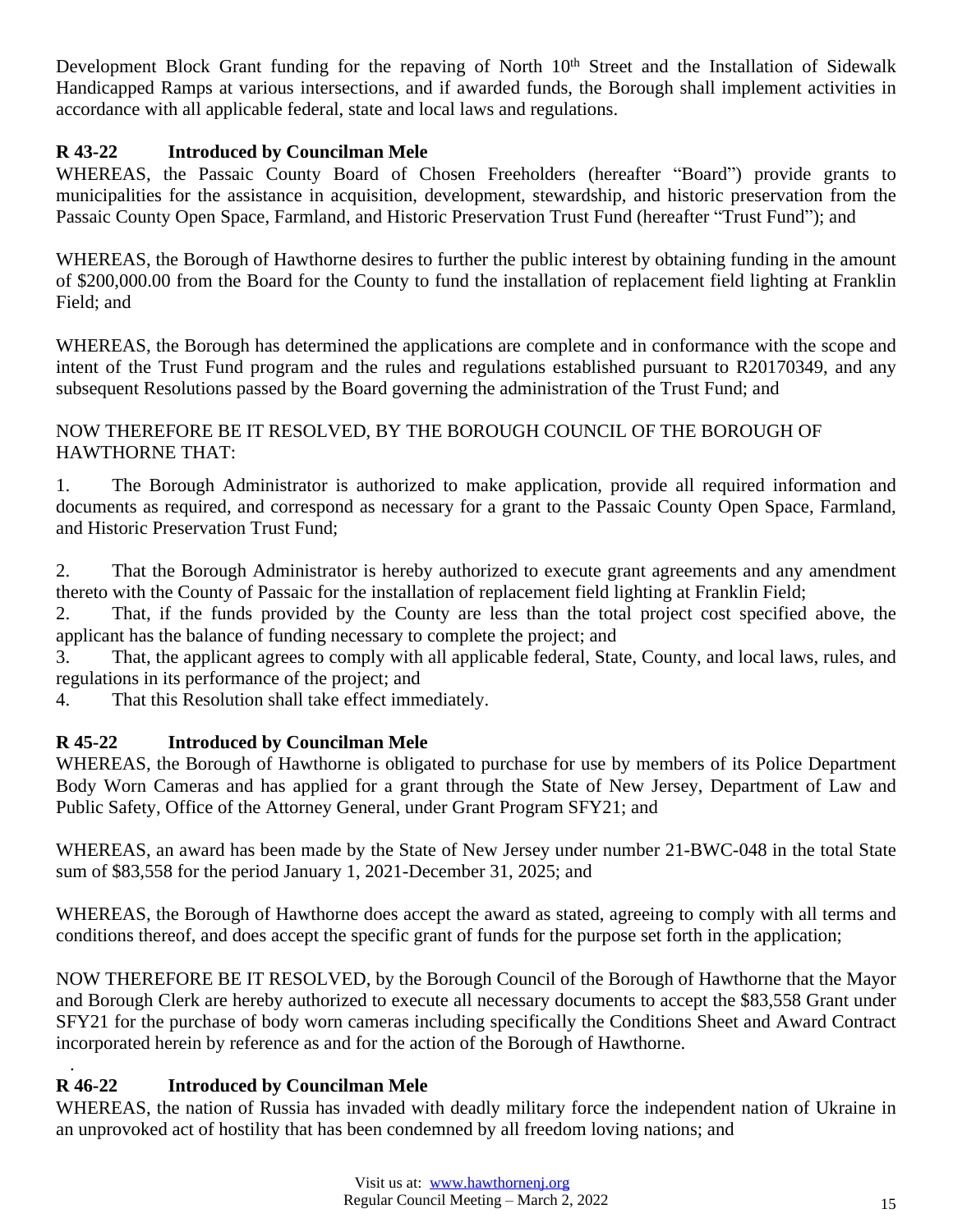WHEREAS, the Municipal Council of the Borough of Hawthorne, with full support of the Mayor and Administration, joins in offering its support for the people of Ukraine against this Russian aggression by encouraging it residents to boycott and refuse to purchase Russian made goods; and

WHEREAS, the Municipal Council further encourages, again with the support of the Mayor and Administration, a refusal on the part of the Borough and its Departments to purchase Russian made goods;

NOW THEREFORE BE IT RESOLVED, by the Borough Council of the Borough of Hawthorne, with support of its Mayor and Administration, that it does encourage the boycott of Russian made goods by its residents and by its own offices and departments.

Council President Matthews entertained a motion to adopt consent agenda resolutions R 39-22 through R 43-22, and R 45-22 and R 46-22, motion by Councilman Mele, seconded by Council Vice President Bennett.

#### Discussion

Councilman Sciarra thanked Council President Matthews for putting resolution R 46-22 on the agenda. He asked the entire council to vote yes on the resolution and asked the Mayor and Administration to forward the resolution on to the county and local municipalities to adopt the same type of resolution.

On roll call, all voted yes, with the exception of Councilwoman Sass who abstained from R 40-22, motion carried.

#### **OFF-CONSENT**

#### **R 44-22 Introduced by Councilman Mele**

WHEREAS, an emergency has arisen with respect to the amounts allocated in the 2022 Temporary Operating Budget and/or the 2022 Temporary Water Operating Budget; salary and wages and other expenses due to the permanent budget not yet being adopted, and the 2021 temporary appropriations are inadequate to provide for these expenses for the aforesaid reason, N.J.S.A. 40A:4-20 provides for the creation of emergency temporary appropriations, and

WHEREAS, the said temporary appropriations are limited to 26.25% of the total appropriation in the 2021 budget, exclusive of any appropriations for Debt Service, Public Assistance and Capital Improvement Fund in the said 2021 budget.

NOW, THEREFORE, BE IT RESOLVED, by Municipal Council of the Borough of Hawthorne (not less than two-thirds of the members thereof affirmatively concurring) that in accordance with N.J.S.A. 40A:4-20, that the following temporary appropriations be made and that a certified copy of this resolution be transmitted to the Treasurer for her records.

| Streets & Roads O/E                     | <b>Total Current</b>         | \$50,000.00<br>\$50,000.00   |
|-----------------------------------------|------------------------------|------------------------------|
| Water Operating O/E Capital Improvement | <b>Total Water Operating</b> | \$112,000.00<br>\$112,000.00 |

Council President Matthews entertained a motion to adopt off-consent agenda resolution R 44-22, motion by Councilman Mele, seconded by Councilman Sciarra. On roll call, all voted yes, motion carried.

## **REPORTS OF SPECIAL COUNCIL COMMITTEES**

Councilman Wojtecki reported the next Shade Tree Commission meeting will be held on Monday, March 7<sup>th</sup> at 7:00pm in person.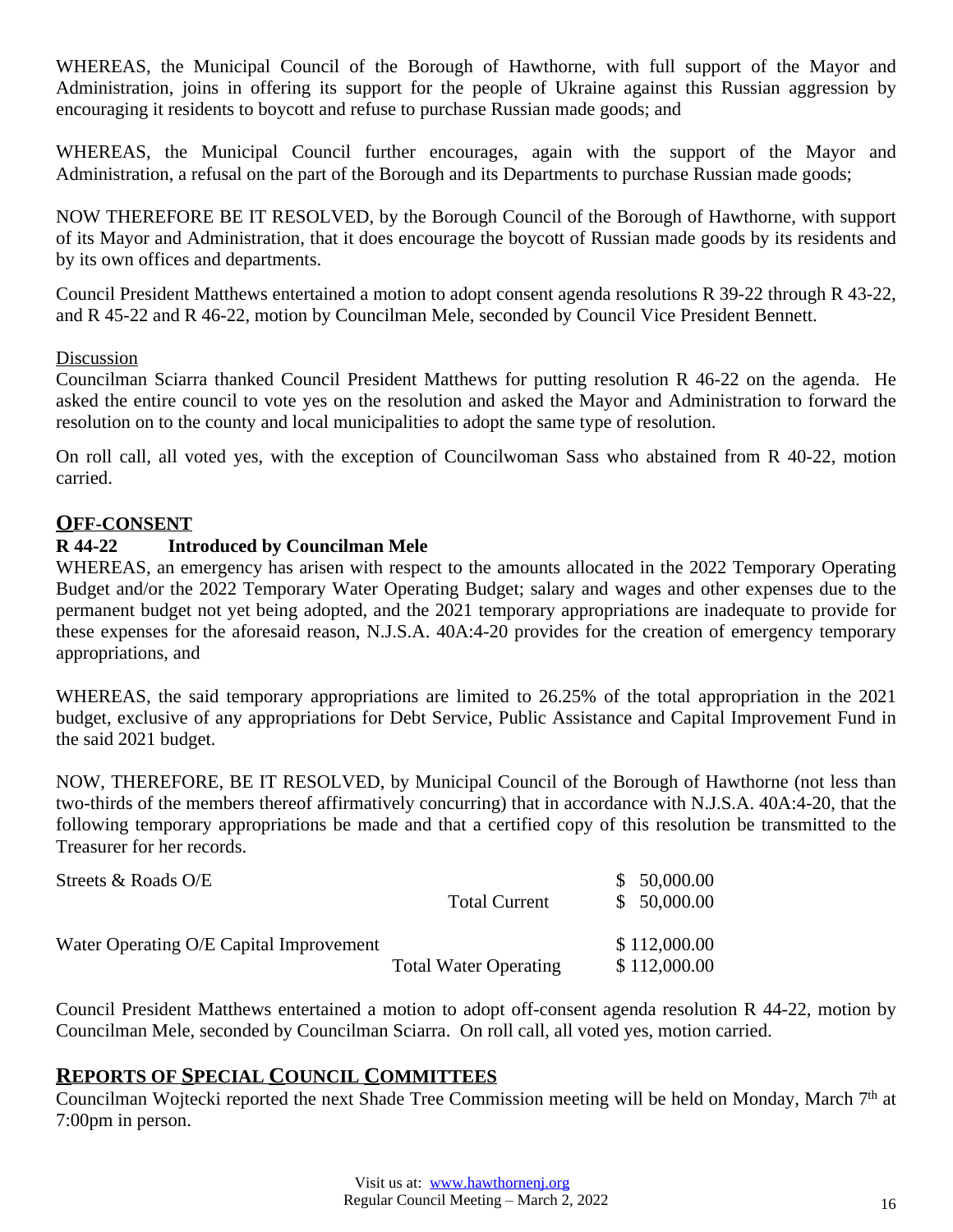Councilman Sciarra reported the next Board of Education meeting will be held on March  $15<sup>th</sup>$  at 7:00pm at the Board of Education office. Masks are optional for all attendees. The Board of Education has announced a vacancy on the Board to be filled by a resident of Hawthorne. The appointment term shall run from the date of the appointment through December 31. Any interested residents should send a letter providing information about themselves summarizing their interest in the position. Letters must be sent in by 4:00pm on Monday, March 7<sup>th</sup> to the attention of Cheryl Ambrose, School Business Administrator, in care of the Hawthorne Board of Education, 445 Lafayette Avenue, Hawthorne or emailed to Cheryl Ambrose.

Councilwoman Laiosa reported the Green Team, along with Maureen from the DPW, will be putting out a huge social media campaign to educate residents. Starting on May 4<sup>th</sup> there will be no more plastic bags at any stores or grocery stores. Grocery stores greater than 2,500 square feet will not be able to give out paper bags as well, however, all stores in Hawthorne will be able to give out paper bags. Everyone will be required to go to the stores and grocery stores with their reusable bags. The other ban is for polystyrene where it cannot be sold or offered to be sold as food service products in grocery stores. Any businesses who have polystyrene for take out will not be allowed to give food out in these containers. There are links on the website for a list of suppliers from the New Jersey Business Action Center for alternatives. There is also a ban on straws, you have to ask for a straw, they are not supposed to supply you with a straw. Enforcement for the straw ban falls on the Department of Health, for the polystyrene ban it falls on the DEP, municipalities and any County designated health department. Enforcement is shared with the DEP as they do not have enough people to enforce the law. The 30<sup>th</sup> Annual Cel-earth-bration event will be moved to the pool complex on April 30<sup>th</sup> from 10am to 2pm with a rain date of May  $7<sup>th</sup>$ . The theme will be reusable bags.

Councilwoman Sasso reported the Hawthorne Volunteer Ambulance Corps. is celebrating their 90th anniversary with a dinner on March 19<sup>th</sup> at Macaluso's, tickets are still available on their website. In 2021 they answered 1,222 calls with a total of 23,000 volunteer hours. There will be a tree planting at the Library on April 29<sup>th</sup> by the Shade Tree Commission.

Councilman Mele reported there will be a finance committee meeting on March 14<sup>th</sup> at 4:45. On April 28<sup>th</sup> at 5:00pm is the dinner and dress rehearsal sponsored by the Municipal Alliance.

Council President Matthews reported the Planning Board met with one application for a furniture store to be located in the old Corrado's Pet Store.

## **CORRESPONDENCE**

C-1 Council President Matthews entertained a motion to record Remington & Vernick Engineers report and ward district map to meet the 2020 Census and Title 40, motion by Councilman Sciarra, seconded by Councilman Mele. On roll call, all voted yes, motion carried.

C-2 Council President Matthews entertained a motion to record new firefighter applicant Michael Brackett to Rescue 5, motion by Councilman Bennett, seconded by Councilwoman Sasso. On roll call, all voted yes, with the exception of Councilman Wojtecki who abstained, motion carried.

| <b>Vendor Name</b>           | <b>Description</b>               | Amount      | <b>Check Id</b> |
|------------------------------|----------------------------------|-------------|-----------------|
| A-VAN ELECTRICAL             | ELECTRICAL SUPPLIES-BORO HALL    | 91.95<br>\$ | 31010           |
| ACORN TERMITE & PEST CONTROL | YRLY TERMITE & PEST CONTROL      | 100.00      | 31004           |
| <b>ACTION DATA SERVICES</b>  | 2021 W2 FORMS PROCES & REPORTS   | 4.601.14    | 31005           |
| <b>ACTION DATA SERVICES</b>  | 2021 W2 FORMS PROCES & REPORTS   | 1,150.28    | 42556           |
| ACTION DATA SERVICES         | 2021 4OTR TAX FILING             | 846.40      | 31005           |
| <b>ACTION DATA SERVICES</b>  | 2021 4OTR TAX FILING             | 211.60      | 42556           |
| <b>ACTION DATA SERVICES</b>  | PR PROCESSING PR#3 2/11/22       | 485.07      | 31005           |
| <b>ACTION DATA SERVICES</b>  | PR PROCESSING PR#3 2/11/22       | 121.27      | 42556           |
|                              | Visit us at: www.hawthornenj.org |             |                 |
|                              | <b>D</b> 1 Q '11 J 14 10 0000    |             |                 |

Regular Council Meeting – March 2, 2022 17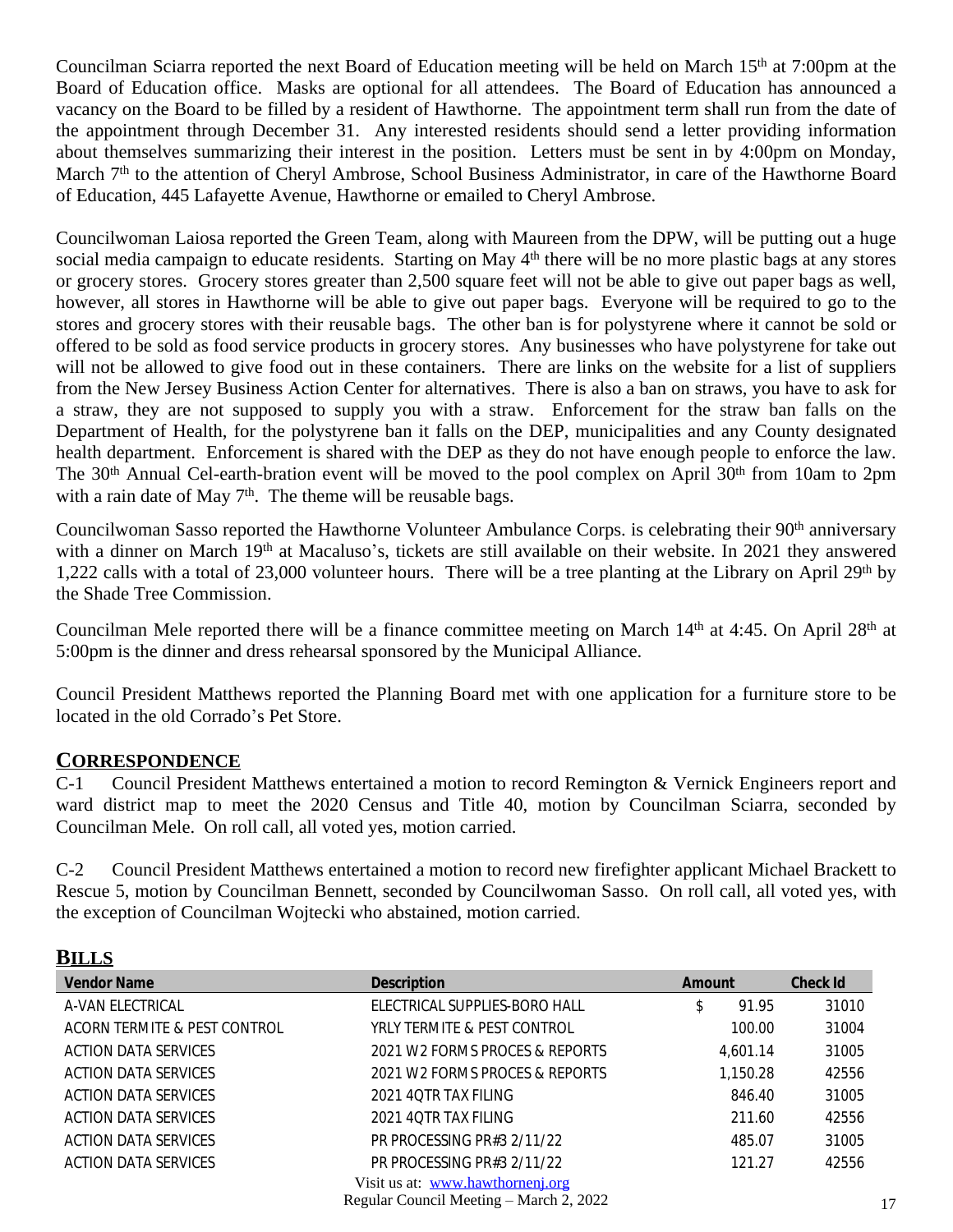| AGRA ENVIRONMENTAL SVC              | DRAW DOWN-MO. WATER TESTING     | 1,633.00  | 42557 |
|-------------------------------------|---------------------------------|-----------|-------|
| AGRA ENVIRONMENTAL SVC              | FEE FOR EACH MONTH              | 840.00    | 42557 |
| ALBERTA TREE SERVICE, LLC           | SHADE TREE FIELD WORK           | 4,020.00  | 31006 |
| ALBERTA TREE SERVICE, LLC           | SHADE TREE FIELD WORK           | 3,540.00  | 31006 |
| ALL AMERICAN FORD                   | REAPAIR TO MARKED VEHICLE 301   | 4,831.26  | 31007 |
| AMERICAN HOSE & HYDRAULICS CO       | REPAIR R-9                      | 960.00    | 31008 |
| AMERICAN HOSE & HYDRAULICS CO       | REPAIRS C-2 RECYCLING           | 3,678.44  | 31008 |
| ASLAN & COMPANY, INC.               | POLICE DPT. JANITORIAL SERVICE  | 834.75    | 31009 |
| BARNWELL HOUSE OF TIRES             | ROAD V-1 TIRES                  | 501.94    | 31011 |
| <b>BARNWELL HOUSE OF TIRES</b>      | TRUCK C-4 TIRES & WHEEL BALAN   | 311.50    | 31011 |
| <b>BOB'S TIRES &amp; WHEELS INC</b> | TIRE REPAIRS DPW VEHICLES       | 139.50    | 31012 |
| <b>BOB'S TIRES &amp; WHEELS INC</b> | TIRE REPAIRS DPW VEHICLES       | 25.00     | 42558 |
| BOSWELL ENGINEERING, INC            | RESO51-20 2020 ROAD PROGRAM     | 442.50    | 3866  |
| BOSWELL ENGINEERING, INC            | RESO51-20 2020 ROAD PROGRAM     | 759.50    | 3866  |
| BOSWELL ENGINEERING, INC            | 2021 ROAD PROGRAM RESO 55-21    | 1,041.50  | 3866  |
| BOSWELL ENGINEERING, INC            | 2021 LOCAL AID PROJECT R56-21   | 1,998.25  | 3866  |
| BOSWELL ENGINEERING, INC            | MUNICIPAL POOL RESO 77-21       | 217.00    | 3866  |
| BOSWELL ENGINEERING, INC            | PFOA/PFOS TREATMENT PLAN R125   | 1,053.00  | 1253  |
| BOSWELL ENGINEERING, INC            | <b>INVESTIGATION OF WELLS</b>   | 1,193.50  | 42559 |
| BOSWELL ENGINEERING, INC            | ACCESS RD GOFFLE WATER STORAGE  | 1,000.00  | 42559 |
| BOSWELL ENGINEERING, INC            | ACCESS RD GOFFLE WATER STORAGE  | 2,351.00  | 42559 |
| BOSWELL ENGINEERING, INC            | PSEF GAS MAIN REPLACEMENT R150  | 2,069.50  | 31013 |
| BOSWELL ENGINEERING, INC            | PROFESSIONAL ENGINEERING        | 4,922.00  | 31013 |
| BOSWELL ENGINEERING, INC            | 542 GOFFLE RD/SPMG HAWTHORNE    | 6,944.00  | 5667  |
| BOSWELL ENGINEERING, INC            | 542 GOFFLE RD/SPMG HAWTHORNE    | 2,452.00  | 5667  |
| BOSWELL ENGINEERING, INC            | 204 WAGARAW ROAD, LCC           | 2,866.00  | 5668  |
| BOSWELL ENGINEERING, INC            | 2 WAGARAW RD                    | 868.00    | 5669  |
| BOSWELL ENGINEERING, INC            | FOREST AVE REALTY LLC           | 747.50    | 5670  |
| BOSWELL ENGINEERING, INC            | D&L BUILDERS 202 VAN WINKLE     | 97.00     | 5671  |
| BOSWELL ENGINEERING, INC            | ROYAL REALTY LLC                | 314.00    | 5672  |
| BOSWELL ENGINEERING, INC            | 204 WAGARAW RD, LLC             | 1,783.50  | 5673  |
| <b>BOSWELL ENGINEERING, INC</b>     | 204 WAGARAW RD, LLC             | 1,324.00  | 5673  |
| BRIAN DAVENPORT                     | SVC CALL IRRIGATION WAG FIELD   | 210.70    | 31015 |
| BROWN'S JANITORIAL SUPPLY           | JANITORIAL SUPPLIES-BORO HALL   | 143.31    | 31016 |
| CANON SOLUTIONS AMERICA INC         | COPIER MAINTENANCE-WATER        | 21.25     | 42560 |
| CANON SOLUTIONS AMERICA INC         | COPIER MAINTENANCE-ROAD         | 21.25     | 31017 |
| CAPITOL SUPPLY CONSTR PRODS IN      | WATER DEPT GENERAL SUPPLIES     | 255.53    | 42561 |
| <b>CINTAS CORP</b>                  | BORO HALL RUG SRV DOOR MATS     | 227.79    | 31018 |
| CIPRIANO ENTERPRISES, INC.          | ACCESS ROAD REPAIR GOFFLE HILL  | 15,510.00 | 42562 |
| COMMUNICATION SPECIALISTS           | RADIO REPAIR FOR V1             | 72.00     | 31019 |
| COYNE CHEMICAL                      | <b>WATER CHLORINATION TABS</b>  | 10,316.60 | 42563 |
| DANIEL TEDESCHI                     | <b>EYEGLASS SLEF AND SPOUSE</b> | 430.00    | 31020 |
| DARRYL W. SISS                      | FEES DECEMBER AND JANUARY       | 916.66    | 31021 |
| DARRYL W. SISS                      | FEES DECEMBER AND JANUARY       | 916.66    | 31021 |
| DOOR WORKS INC                      | DPW GAR DOOR#4                  | 293.05    | 31022 |
| DOWNES TREE SERVICE, INC.           | TRUCK REPAIRS VARIOUS VEHICLES  | 795.00    | 31023 |
| DOWNES TREE SERVICE, INC.           | TRUCK REPAIRS VARIOUS VEHICLES  | 230.00    | 31023 |
| DOWNES TREE SERVICE, INC.           | TRUCK REPAIRS VARIOUS VEHICLES  | 171.25    | 31023 |
| DRAEGER, INC.                       | CERTIFIED WET BATH SOLUTION     | 240.00    | 150   |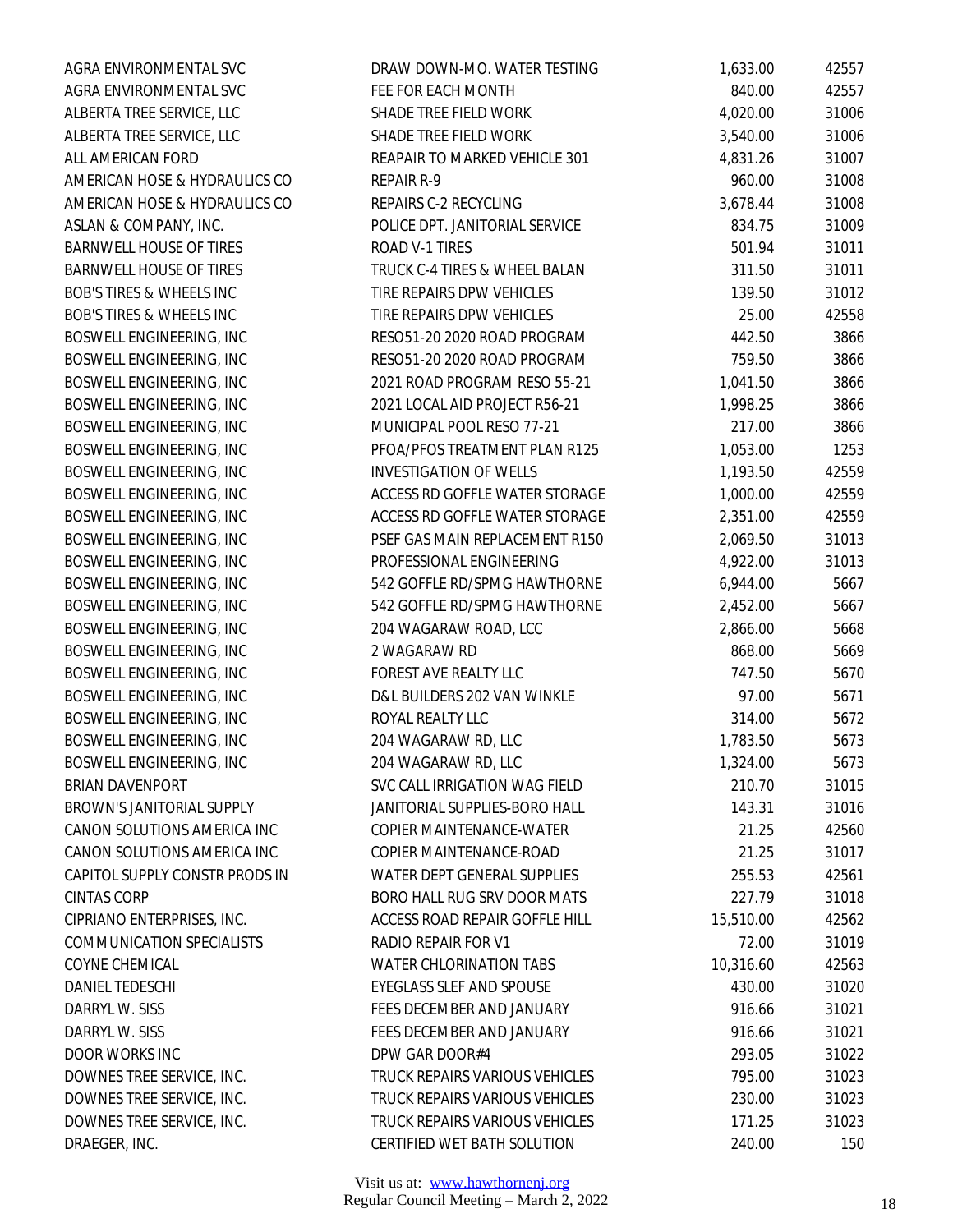| ELLIOTT LEWIS CORP             | HV/AC MAINTENANCE BORO 21/22     | 445.00     | 31024 |
|--------------------------------|----------------------------------|------------|-------|
| <b>ELLIOTT LEWIS CORP</b>      | HV/AC MAINTENANCE BORO 21/22     | 500.00     | 31024 |
| ELLIOTT LEWIS CORP             | HV/AC MAINTENANCE BORO 21/22     | 1,385.00   | 31024 |
| ELLIOTT LEWIS CORP             | AMBULANCE BAY-NO HEAT/SERVICED   | 1,420.06   | 31024 |
| ELVIN AUTOMOTIVE SERVICES      | <b>VARIOUS VEHICLE REPAIRS</b>   | 848.00     | 31025 |
| EVERBRIDGE, INC.               | 2022 NIXLE                       | 3,376.53   | 31026 |
| FDR HITCHES LLC                | TRUCK REPAIRS FOR DPW-WATER      | 47.86      | 42564 |
| FDR HITCHES LLC                | TRUCK REPAIRS FOR DPW-ROAD       | 265.40     | 31027 |
| FDR HITCHES LLC                | TRUCK REPAIRS FOR DPW-ROAD       | 34.18      | 31027 |
| FREMGEN POWER EQUIPMENT INC    | TREE TRUCK SUPPLIES-LOPER ADAP   | 477.00     | 31028 |
| FREMGEN POWER EQUIPMENT INC    | TREE TRUCK SUPPLIES-LOPER ADAP   | 55.00      | 31028 |
| FREMGEN POWER EQUIPMENT INC    | TREE TRUCK SUPPLIES-LOPER ADAP   | 110.00     | 31028 |
| FREMGEN POWER EQUIPMENT INC    | <b>CHAINS FOR ROAD EQUIPMENT</b> | 135.00     | 31028 |
| FREMGEN POWER EQUIPMENT INC    | DRAW DOWN CHAIN SAW REPAIRS      | 174.00     | 42565 |
| GABRIELLI KENWORTH OF NJ, LLC  | 2022 KENWORTH T880 TRUCK         | 120,329.29 | 151   |
| GABRIELLI KENWORTH OF NJ, LLC  | 2022 KENWORTH T880 TRUCK         | 16,300.87  | 151   |
| GABRIELLI KENWORTH OF NJ, LLC  | 2022 KENWORTH T880 TRUCK         | 21,070.54  | 151   |
| GABRIELLI KENWORTH OF NJ, LLC  | 2022 KENWORTH T880 TRUCK         | 41,274.35  | 151   |
| GABRIELLI KENWORTH OF NJ, LLC  | C-4 REPAIRS                      | 4,867.26   | 31029 |
| <b>GARY TAMBURRO</b>           | <b>EYE GLASSES SPOUSE</b>        | 190.00     | 31030 |
| GREENDISK, INC.                | TECHNO TRASH / RECYCLING         | 1,149.50   | 31031 |
| <b>HARRY GORDON</b>            | SALT DOME REPAIRS                | 1,600.00   | 31032 |
| HOME SUPPLY & LUMBER CO., INC. | MISC PART/SUPPLIES-WATER         | 31.04      | 42566 |
| JJ KELLER & ASSOC INC          | OSHA COMPLIANCE MANUAL - 3 YR    | 659.00     | 31033 |
| JJ KELLER & ASSOC INC          | SHIPPING / HANDLING              | 21.00      | 31033 |
| <b>KEITH KOPPENAL</b>          | CPR INSTRUCTION & TRAINING       | 1,900.00   | 31034 |
| <b>KEY TECH INC</b>            | CONCRETE LAB TEST BAMFORD        | 1,515.00   | 3867  |
| KONICA/MINOLTA                 | MONTH MAINT 083116-KON           | 58.53      | 31035 |
| <b>L&amp;P INTEGRATORS</b>     | WATER AND SEWER SCADA            | 8,500.00   | 42568 |
| LAWSOFT, INC                   | 2022 YEARLY MAINTENANCE          | 10,240.00  | 31036 |
| <b>LIFE STORAGE</b>            | MONTLY 3/17-4/17                 | 344.00     | 31062 |
| LOWES HOME IMPRV BUSINESS ACCT | ROAD WATER SUPPLIES              | 862.37     | 42567 |
| LOWES HOME IMPRV BUSINESS ACCT | ROAD WATER SUPPLIES              | 1,151.21   | 31037 |
| <b>METLIFE</b>                 | MARCH 2022 TM5001743 0001        | 303.61     | 31038 |
| NEW JERSEY FIRE EQUIPMENT CO.  | T2 CUTTERS EDGE 16" CHAIN LOOP   | 240.00     | 31039 |
| NEW JERSEY FIRE EQUIPMENT CO.  | <b>SCBA REPAIRS</b>              | 60.00      | 31039 |
| NEW JERSEY FIRE EQUIPMENT CO.  | <b>SCBA REPAIRS</b>              | 139.00     | 31039 |
| NEW JERSEY FIRE EQUIPMENT CO.  | <b>SCBA REPAIRS</b>              | 213.80     | 31039 |
| <b>NJLM</b>                    | NJLM BUDGET WEBINAR              | 37.50      | 31040 |
| <b>NJLM</b>                    | NJLM BUDGET WEBINAR              | 37.50      | 42569 |
| NORA C. ADAMS                  | 1/20/22 SPANISH INTERPRET        | 150.00     | 31041 |
| NORTHEAST JANITORIAL SUPPLY,   | ANTIBACTERIAL/DISINFECTANT       | 885.52     | 152   |
| P & A AUTO PARTS, INC          | AUTO SUPPLIES ROAD-EQUIPMENT     | 71.76      | 31042 |
| P & A AUTO PARTS, INC          | AUTO SUPPLIES ROAD-EQUIPMENT     | 29.10      | 31042 |
| P & A AUTO PARTS, INC          | AUTO SUPPLIES ROAD-EQUIPMENT     | 14.50      | 31042 |
| PASCACK DATA SERVICES          | TABLET DRUG RECOGNITION EXPERT   | 708.00     | 31043 |
| PASCACK DATA SERVICES          | IT SERVICES 3/1-3/31             | 3,059.25   | 31043 |
| PASCACK DATA SERVICES          | IT SERVICES 3/1-3/31             | 1,019.75   | 42570 |
| PREFERRED BUSINESS SYSTEMS     | INK PAD REPLACE                  | 36.52      | 31044 |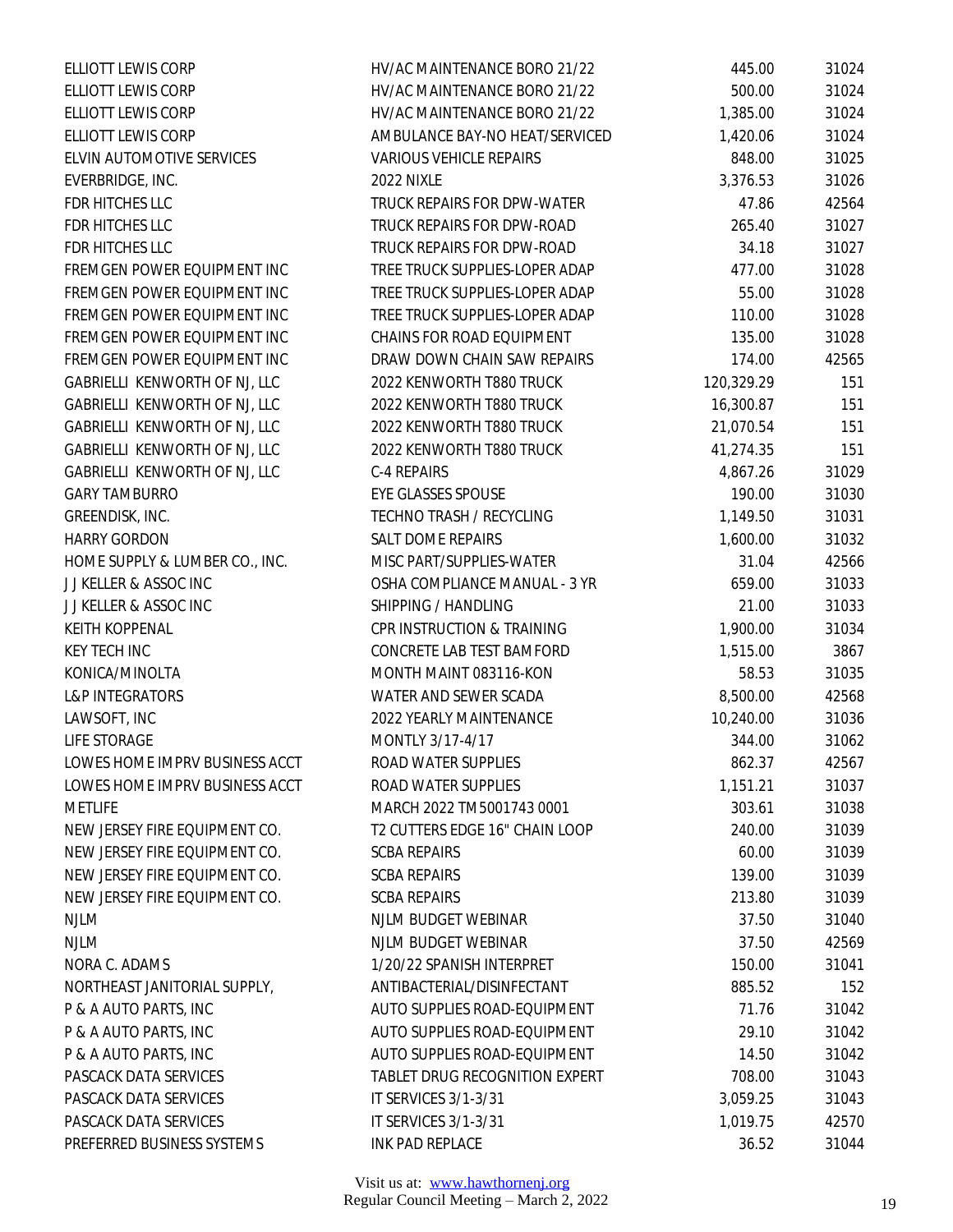| PROCOPY INC                    | CS-508 SERIES COLOR MPF 32PPM            | 3,815.00  | 31045 |
|--------------------------------|------------------------------------------|-----------|-------|
| PROCOPY INC                    | COPIER MAINTENANCE AGREEMENT             | 921.00    | 31045 |
| PROCOPY INC                    | COPIER MAINTENANCE AGREEMENT             | 921.00    | 31045 |
| PURCHASE POWER-PITNEY BOWES    | POSTAGE MACHINE LINE CREDIT              | 960.60    | 31046 |
| RAGNASOFT INCORPORATED         | POLICE SCHEDULING PROGRAM                | 1,885.00  | 31047 |
| REDICARE LLC                   | <b>FIRST AID</b>                         | 304.00    | 31048 |
| REDICARE LLC                   | <b>FIRST AID</b>                         | 80.07     | 42571 |
| REDICARE LLC                   | <b>FIRST AID</b>                         | 80.07     | 31048 |
| REED SYSTEMS INC               | R-9 SALTER PUMP BOX-ELECTRIC             | 465.50    | 31049 |
| REED SYSTEMS INC               | R-9 SALTER PUMP BOX-ELECTRIC             | 13.42     | 31049 |
| RIDGEWOOD PRESS                | <b>ENVELOPES</b>                         | 109.00    | 31050 |
| RIDGEWOOD PRESS                | <b>ELECTION DAY SIGNS</b>                | 534.00    | 31050 |
| RIDGEWOOD PRESS                | GALVANIZED/UNKNOWN PIPE LETTER           | 16,754.03 | 42555 |
| RT OFFICE PRODUCTS             | PROSECUTOR STAMP                         | 28.95     | 31051 |
| RT OFFICE PRODUCTS             | <b>EXPUNGEMENT ENVELOPES</b>             | 95.70     | 31051 |
| SHERWIN WILLIAMS CO.           | PAINT FOR MAYORS OFFICE & CONF           | 44.21     | 31052 |
| SHERWIN WILLIAMS CO.           | PAINT FOR MAYORS OFFICE & CONF           | 224.63    | 31052 |
| SOME'S UNIFORM CO. INC         | <b>HFD VARIOUS BARS</b>                  | 345.00    | 31053 |
| SPECTROTEL HOLDING COMPANY LLC | INTERNET BODY WORN CAMERAS               | 786.25    | 31054 |
| ST JOSEPH'S REG MED CENTER     | CPR CARD PROCESSING FEE                  | 380.00    | 31056 |
| <b>STAPLES</b>                 | <b>MAYOR OFFICE CHAIR &amp; SUPPLIES</b> | 14.72     | 31055 |
| STONE INDUSTRIES, INC          | ROAD DEPT-STONE SUPPLIES                 | 254.24    | 31014 |
| STONE INDUSTRIES, INC          | ROAD DEPT-STONE SUPPLIES                 | 344.64    | 31014 |
| STONE INDUSTRIES, INC          | ROAD DEPT-STONE SUPPLIES                 | 84.00     | 31014 |
| <b>SUPERIOR DISTRIBUTORS</b>   | <b>SNOW CHAINS</b>                       | 684.71    | 31057 |
| <b>TANIS HARDWARE</b>          | HARDWARE PARTS & SUPPLIES-WATE           | 201.69    | 42572 |
| <b>TANIS HARDWARE</b>          | HARDWARE PARTS & SUPPLIES-ROAD           | 1,061.93  | 31058 |
| <b>TANIS HARDWARE</b>          | HARDWARE PARTS & SUPPLIES-SEWE           | 54.42     | 31058 |
| <b>TANIS HARDWARE</b>          | HARDWARE PARTS & SUPPLIES-ADMI           | 136.82    | 31058 |
| TENTCRAFT, INC.                | TENT SET UP JOB# 21132895T               | 1,295.48  | 31059 |
| TENTCRAFT, INC.                | TENT SET UP JOB# 21132895T               | 4,541.30  | 31059 |
| TRIMBOLI & PRUSINOWSKI LLC     | LEGAL THROUGH 11/25/21                   | 875.00    | 31060 |
| TRIMBOLI & PRUSINOWSKI LLC     | LEGAL THROUGH 1/25/2022                  | 1,172.50  | 31060 |
| TYREX RESOURCES, LLC           | TIRE DISPOSAL / RECYCLING                | 213.00    | 5865  |
| TYREX RESOURCES, LLC           | TIRE DISPOSAL/RECYCLING                  | 198.00    | 5865  |
| UGI ENERGY SERVICES, LLC       | THROUGH JANUARY 2022                     | 685.02    | 31061 |
| UGI ENERGY SERVICES, LLC       | THROUGH JANUARY 2022                     | 595.79    | 31061 |
| UGI ENERGY SERVICES, LLC       | THROUGH JANUARY 2022                     | 1,676.62  | 31061 |
| UGI ENERGY SERVICES, LLC       | THROUGH JANUARY 2022                     | 137.17    | 31061 |
| UGI ENERGY SERVICES, LLC       | THROUGH JANUARY 2022                     | 260.35    | 31061 |
| UGI ENERGY SERVICES, LLC       | THROUGH JANUARY 2022                     | 145.77    | 31061 |
| UGI ENERGY SERVICES, LLC       | THROUGH JANUARY 2022                     | 1,207.49  | 31061 |
| UNTOUCHABLE SOUND, INC.        | <b>VEHICLE WINDOW TINTING</b>            | 145.00    | 31063 |
| USA BLUE BOOK INC              | DPW - WATER SUPPLIES                     | 240.55    | 42573 |
| USA BLUE BOOK INC              | DPW - WATER SUPPLIES FREIGHT             | 20.51     | 42573 |
| <b>VERIZON</b>                 | 2/6-3/5 156-624-944-00001-31             | 224.98    | 31065 |
| <b>VERIZON</b>                 | 2/16-3/15 150-716-970-00001-04           | 404.32    | 31064 |
| WALDWICK PRINTING COMPANY      | DPW OFFICE - ENVELOPS                    | 177.00    | 31066 |
| WALDWICK PRINTING COMPANY      | RECYCLING RECEIPT BOOKS                  | 100.00    | 31066 |